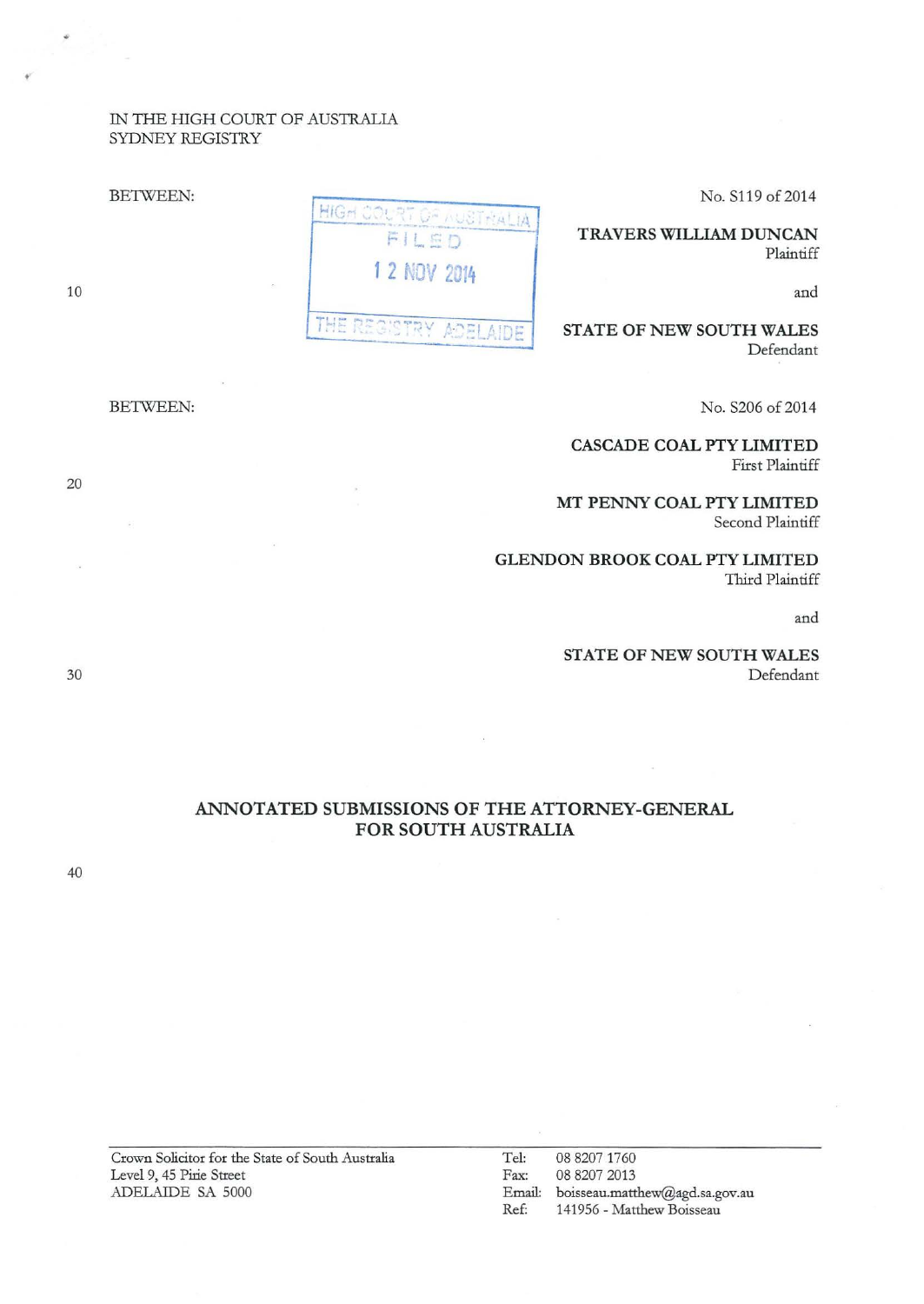#### **Part I: Certification**

1. This submission is in a form suitable for publication on the internet.

### **Part II: Basis for intervention**

2. The Attorney-General for South Australia **(South Australia)** intervenes pursuant to s78A of the *Judiciary Act 1903* (Cth) in support of the Defendant in each action.

### **Part III: Leave to intervene**

3. Not applicable.

### **Part IV: Applicable legislative provisions**

4. South Australia adopts the Plaintiffs' statements of the applicable legislative provisions.

### 10 **Part V: Submissions**

- 5. The Plaintiffs in matter S206 of 2014 contends that Schedule 6A to the *Mining Act 1992* (NSW) **(Mining Act)** is inconsistent with the *Copyright Act 1968* (Cth). South Australia does not intend to make any submission on this issue.
- 6. Of the remaining issues, the Plaintiffs' three central propositions can be summarised as follows:
	- 1. it is beyond the competence of the Parliament of New South Wales to exercise judicial power **(proposition (i)** );
	- ii. clauses 1 to 13 of Schedule 6A to the Mining Act, either individually or in combination, amount to a purported exercise of judicial power by the Parliament of New South Wales because their operation in substance amounts to a legislative finding of guilt or liability in respect of which a punishment is imposed **(proposition (ii));**
	- iii. clauses 1 to 13 of Schedule 6A to the Mining Act, either individually or in combination, are not "laws" for the purposes of s5 of the *Constitution Act 1902* (NSW) because they are judicial in nature **(proposition (iii)).**
- 7. Thus the key to the Plaintiffs' submissions is the contention that the power exercised was judicial or judicial in nature. If that contention is not made good, propositions (ii) and (iii) will be rejected, and proposition (i) becomes academic and should not be further considered.
- 8. In summary, South Australia submits that:
	- 1. in enacting Schedule 6A to the Mining Act, the Parliament of New South Wales did not exercise judicial power because the provisions of that Schedule:
		- *a.* operate as a prospective alteration of various rights and obligations which may be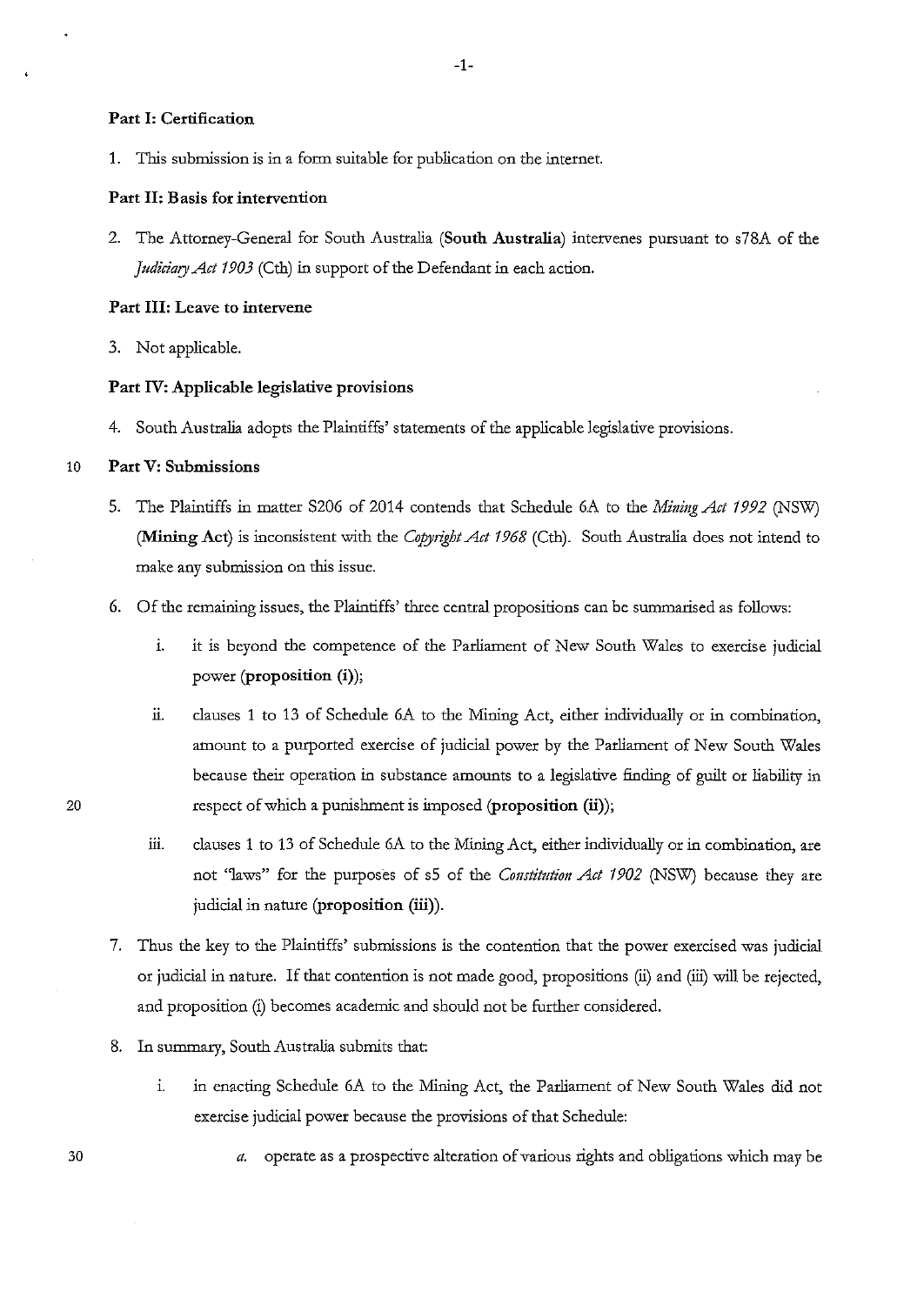exercised pursuant to or in connection with certain exploration licences previously granted under the Mining Act, and the land and minerals that those licences pertained to. Schedule 6A is, therefore, a law and is analogous to other legislation the validity of which has been upheld by this Court;

- *b.* do not result in a finding of guilt or determination of liability against any person; nor is any person or class of persons punished as a result of their actions pursuant to those clauses. Consequendy, Schedule 6A cannot be equated with a bill of pains and penalties;
- ii. if, as South Australia contends, Schedule 6A does not amount to an exercise of judicial power, and is a law, proposition (i) should not be further considered, consistent with the long-standing approach of this Court.
- 9. In order to analyse whether Schedule 6A is an exercise of judicial power the substantive operation and effect of the relevant legislative provisions must first be ascertained.

### *Relevant aspects of the statutory scheme*

- 10. The *Mining Act 1992* (NSW) (**Mining Act**) provides an integrated framework for the regulation of authorisations for prospecting and mining operations in New South Wales.'
- 11. The following features of the scheme established by the Mining Act are relevant to the nature of the rights created by the Act on the issue of an exploration licence:
	- 1. The right to prospect for, or mine, publicly owned minerals (including coal2) in New South Wales is not generally held.<sup>3</sup> Such rights are only bestowed pursuant to the grant of a relevant authorisation under the Mining Act;
	- ii. An exploration licence is a form of exclusive licence to conduct prospecting on specified land in relation to a specified group or groups of minerals.4 The grant of an exploration licence is discretionary<sup>5</sup> and for a limited term.<sup>6</sup> There is no absolute right to transfer an

20

 $\mathbf{1}$ Mining Act, s3A(b).

**<sup>2 1</sup>vfineral includes coal: :Mlning Act sch 7. Coal in New South Wales was reserved to the Crown by sS of the** *Coal Acquisitiou Act* 1981 (NSW), and is therefore a *'pub/icfy ow11ed mineral* under the Mining Act ( sch 7).

**<sup>3</sup> It is an offence to prospect for, or mine, any mineral except in accordance with an authorisation granted under**  the Mining Act in respect of both the mineral and the land on which the prospecting or mining operation takes place: sS.

<sup>4</sup>Mining Act s29, s68(1), s22(1)(a), s24(2), s24(3). Prospecting is defined as the carrying out of works on land for the purpose of testing the mineral beating qualities of the land: Mining Act sch 7. The Minister may not grant an **application for an exploration licence or mining lease over any land which is the subject of an existing exploration licence, if that existing exploration licence includes a group of minerals the subject of the application, unless the**  holder of the existing exploration licence consents: Mining Act s19(1); s58(1).

 $\bar{\mathbf{5}}$ Mining Act s63, s22(1), 23(1), (2), sch 7. The grounds on which an application may be refused are not specified **exhaustively, although satisfaction that the application has contravened the Act or provided false or misleading**  information are two grounds upon which an application may be refused: Mining Act, s22(2)(a) and (b), 23(3)(a) **and (b). The Land and Environment Court has jurisdiction to hear and determine proceedings relating to any**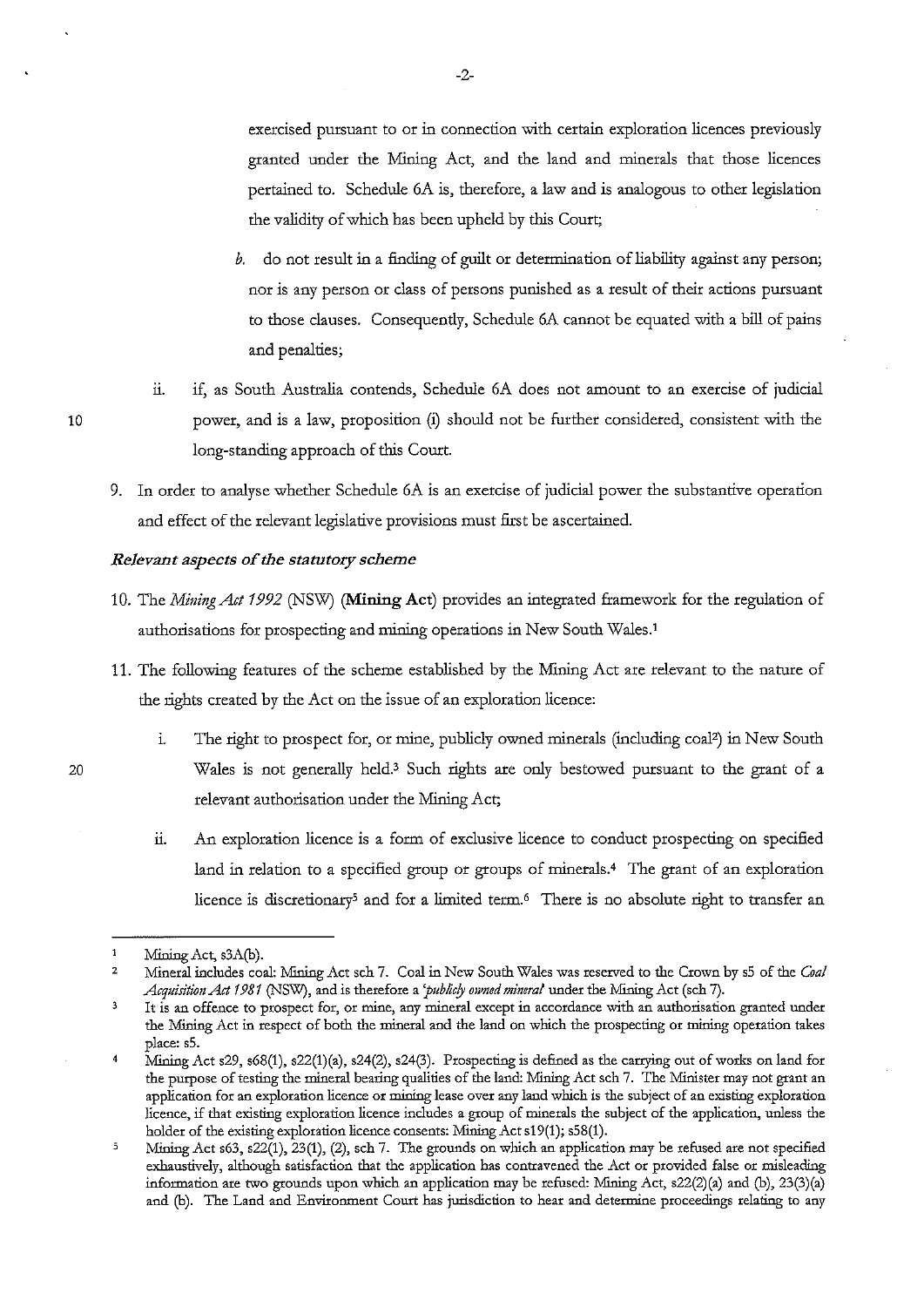exploration licence. The approval of a transfer is discretionary;<sup>7</sup>

- iii. A holder of an exploration licence does not have the right to extract (and thereby become the owner of<sup>8</sup>) minerals from land: extraction requires a mining lease;<sup>9</sup>
- 1v. While obtaining an exploration licence and conducting prospecting operations on the land is ordinarily a preliminary step to obtaining a mining lease, a grant of an exploration licence does not guarantee that a mining lease will be granted in respect of the land and minerals **concerned;**
- $v$ . The rights attaching to an exploration licence may be altered<sup>10</sup> or cancelled via an administrative process during its term.!'

10

vi. A holder of an exploration licence must secure and comply with an access arrangement with the land holder of the relevant land when seeking to exercise any rights provided under the licence.12

### *Schedule 6A*

- 12. Schedule 6A of the Mining Act is headed "cancellation of certain authorities". It was inserted by the *Mining Amendment (ICAC Operations Jasper and Acacia) Act 2014 (NSW) (Amending Act).*
- 13. Clause 3 sets out the purposes and objects of the Schedule. It records Parliament's satisfaction that the "grant of the relevant licences, and the decisions and processes that culminated in the grant of the relevant licences,

<sup>&</sup>quot;question or dispute" as to a decision not to grant an exploration licence: Mining Act, s293(1)(q)(ii). This is a supervisory jurisdiction to review for error of law or absence of jurisdictional fact: *Martin v State of New South Wales (No 14)* [2012] NSWCA 46, [5].

<sup>6</sup>  An exploration licence lasts for a term of not exceeding 5 years as determined by the Minister, but is subject to extension for up to 2 years if it is due to expire before an application for an assessment lease, mining lease or mineral claim in relation to the same land is finally dealt with: Mining Act s27(b)(ii), s29(2) and (3).

<sup>7</sup>  Mining Act, s120, 121.

<sup>8</sup>  Mining Act, s11(1).

<sup>9</sup>  **A mining lease therefore permits the holder to create a new form of property by extracting material from the land**  and recovering minerals from the material extracted: Mining Act, s73, sch 7; *Valuer-General v Perilya Broken Hill Ltd* (2013) 195 LGERA 416, [29] (Leeming JA).

<sup>10</sup>  **An exploration licence may be issued unconditionally or subject to conditions, including conditions as to the**  payment of royalties: Mining Act s26(1), s26(2). Conditions may be imposed at the time of the grant, or at a later time: Mining Act s26(1); for example under ss 117(2), 168A, 239(2). A breach of a condition of an exploration licence is an offence: Mining Act, s378D.

<sup>11</sup>  The Minister is empowered to cancel an exploration licence, although must afford the holder of an exploration licence a reasonable opportunity to make representations: Mining Act, s125, s126. The grounds for cancellation **are listed exhaustively in s125 and 380A, the latter of which empowers a decision-maker to cancel where a**  relevant person is not a fit and proper person. Section 380A was introduced by Act No 10 of 2014, *Mining and* Petroleum Legislation Amendment Act 2014 (NSW), after sch 6A of the Mining Act was inserted. The Mining Act **provides that the cancellation of an authority does not entitle the holder to compensation: Mining Act, s127(1), except in circumstances where the authority is cancelled because the underlying land is required for a public**  purpose: s127(2). A person aggrieved may appeal to the Land and Environment Court from a cancellation, such **appeal being by way of new hearing and any decision of the Court being given effect to as if it were the decision**  of the Minister: Mining Act, s128.

<sup>12</sup>  Where the licence holder does not own the land, prospecting operations may only be carried out on the land in accordance with an access arrangement under Part 8 Div 2: Mining Act, s140.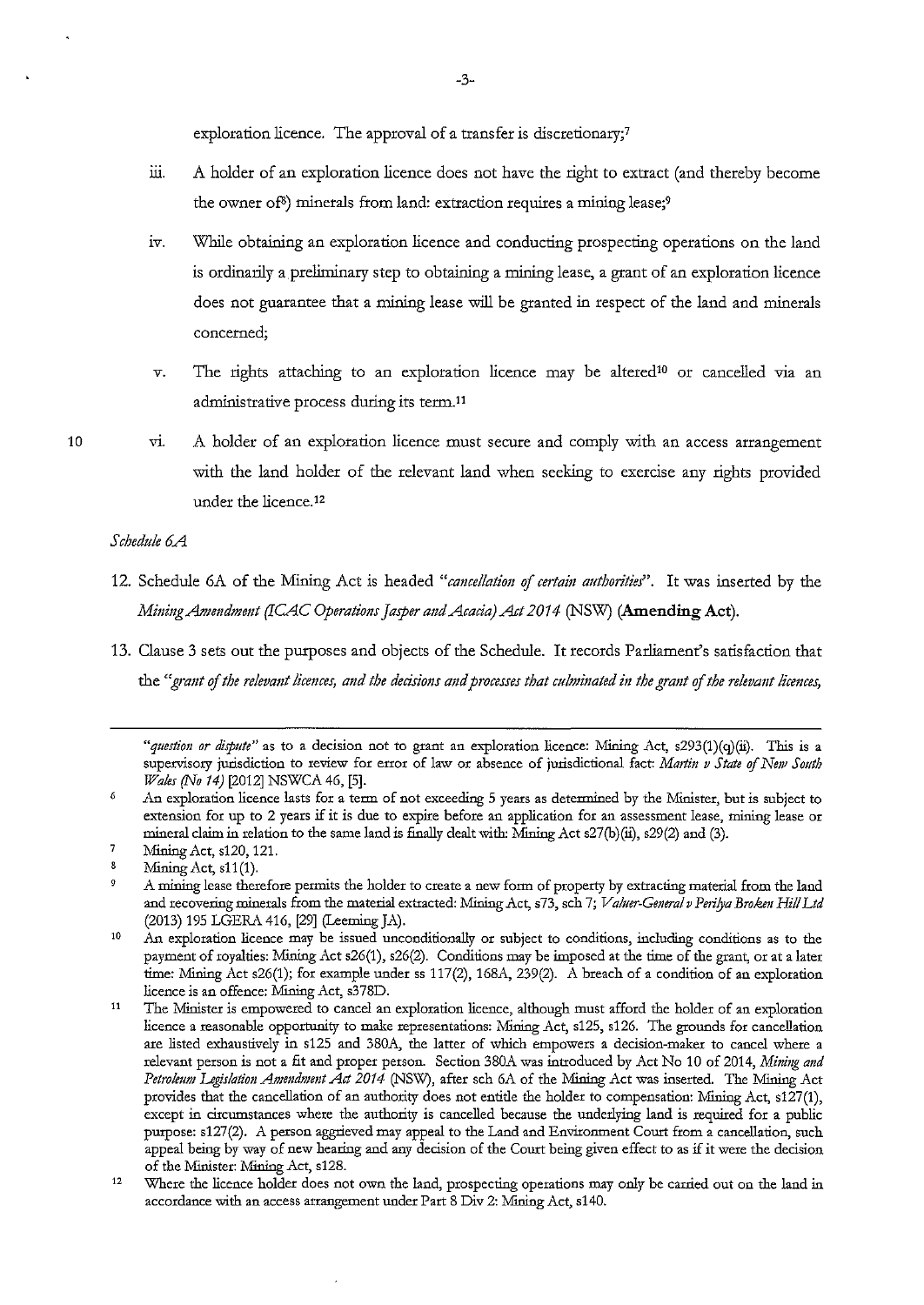*nere tainted by serious corruption"*. The Schedule was enacted for the broad purposes of 'restoring public confidence' in the allocation of mineral resources, promoting integrity in public administration, deterring future conuption, and restoring the State to a position as if the relevant licences had not been granted.<sup>13</sup> The specific objects of the Schedule are then set out:

- 1. to cancel the relevant licences;
- ii. to ensure that the tainted processes have no continuing impact and cannot affect future processes in respect of the relevant land;
- iii. to ensure that the State has the opportunity to allocate mining and prospecting rights in respect of the relevant land in the future;
- iv. to ensure that no person (whether or not personally implicated in any wrongdoing) may derive any further direct or indirect financial benefit from the tainted processes;
	- *v.* to protect the State against potential loss, damage or claims for compensation.
- 14. Clause 4 of Sch 6A is the primary operative provision. It provides that three specified exploration licences "are cancelled by this Schedule". The date upon which the cancellation "takes effect" is the date of assent of the Amending Act **(cancellation date).**
- ·15. The following consequences for those licence holders also apply from the cancellation date:
	- 1. First, cl4(3) provides that the cancellation does not affect any liabilities incurred before the cancellation date by or on behalf of the holder of a relevant licence or a person involved in the holder's management.
	- ii. Second, cl6 provides for the refund of certain fees paid in connection with the relevant licences.
		- iii. Third, the obligation to provide reports under s163C of the Mining Act continues despite the cancellation.14
		- 1v. Fourth, certain conditions of the relevant licences are expressly continued such that obligations imposed by those conditions continue to have effect.15
		- *v.* Fifth, the liabilities of a licence holder under an access arrangement under Division 2 of Part 8 of the Mining Act are not affected, and the cancellation is treated as a cancellation by the relevant decision-maker under the provisions of Division 3 of Part 7 of the Mining Act

10

<sup>13</sup> Mining Act, sch 6A cl3(1).

**<sup>14</sup> cl 9.** 

**<sup>1</sup>s cis 13, 14.**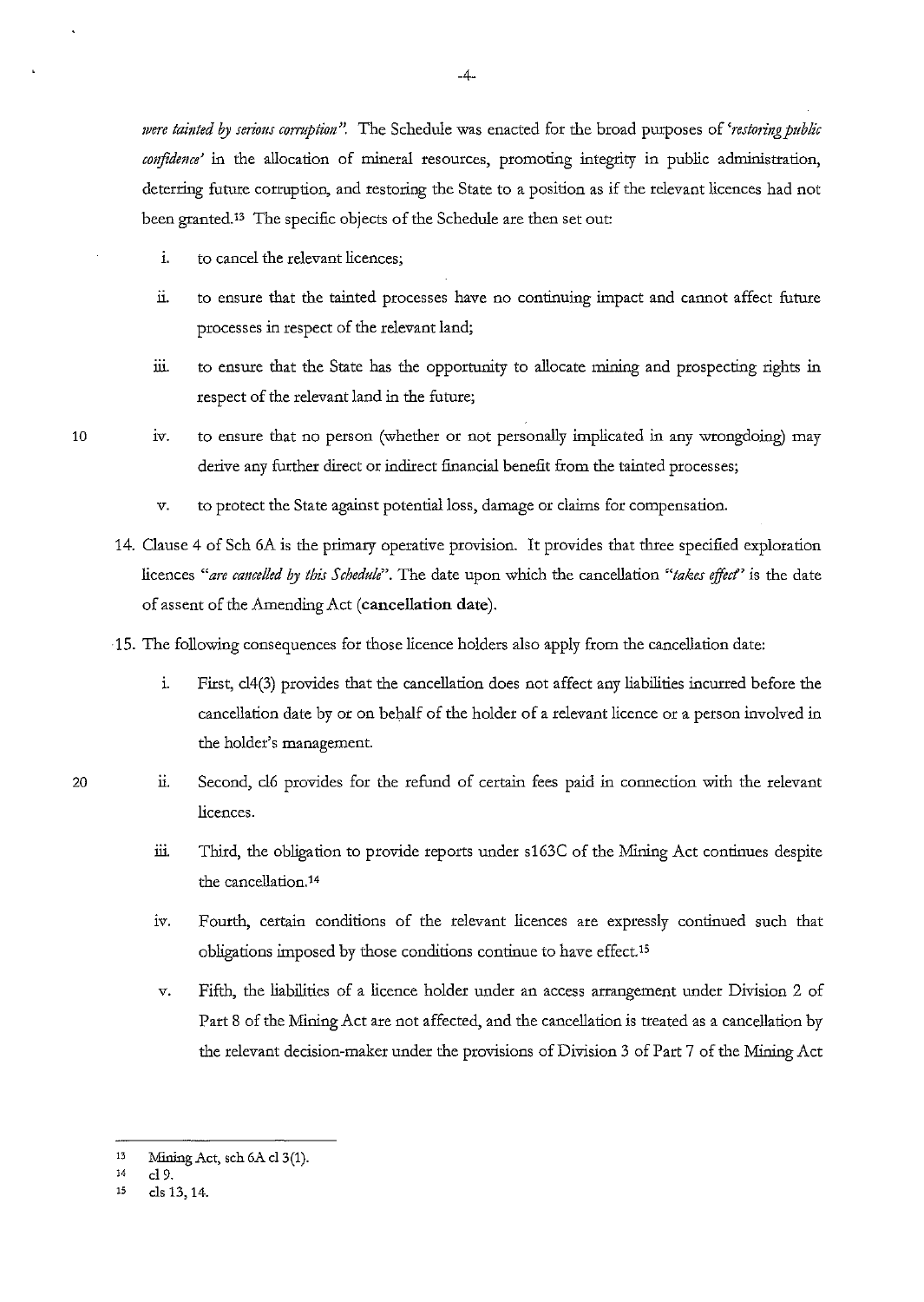for the purposes of any provision of such an access arrangement.16

- 16. Clause 5 of the Schedule also renders "void and of no effect" certain "associated applications" relating to the cancelled licences or the land over which the cancelled licences were granted, including applications for grant, renewal or transfer of authorisations under the Mining Act, and certain applications under the *Environmental Planning and Assessment Act* 1979 (NSW) (the **Planning Act**). Clause 5 thereby alters, from the cancellation date, the rights and obligations of any relevant applicants, and the relevant bodies dealing with those applications.
- 17. Clause 10 of the Schedule allows for certain exploration information obtained by or on behalf of the licence holders to be provided to an inspector where required in accordance with s248B of the
- 

20

10 Mining Act, and to thereupon become the property of the State. Clause 11 allows the State to use and disclose such information for future mining purposes.

- 18. Other clauses of Schedule 6A alter rights and obligations beyond the licence holders from the cancellation date:
	- 1. the State is provided with immunity from liability to compensate any person as a direct or indirect consequence of the Amending Act, or because of any conduct relating to the enactment or operation of the Amending Act;<sup>17</sup>
	- 11. the State is provided with immunity from all types of civil liability to any person as a result of conduct relating to a relevant licence or mining on relevant land;<sup>18</sup>
	- iii. any person, other than the holder of an exploration licence or mining lease, is prohibited from applying for consent or approval to carry out development on relevant land under the Planning Act.<sup>19</sup>

#### *Schedule 6A does not constitute an exercise of judicial power*

#### *Schedule 6.A alters rights and obligations for the future*

- 19. Whilst clause 4 speaks of the licence being 'cancelled', Schedule 6A does not operate to determine retrospectively that either the licences, or the pre-existing rights attached to them, never in fact existed. From the cancellation date, the provisions of Schedule 6A operate to either preserve, alter or create for the future the rights and obligations of affected persons, including the holders of the cancelled licences.
	- i. Preservation of rights and obligations. Clause 4(3) preserves liabilities incurred prior to the
- $16$  cl 15.<br>  $17$  cl 7
- 17 **cl7.**
- 18 cl 8.
- 19 cl16.

-5-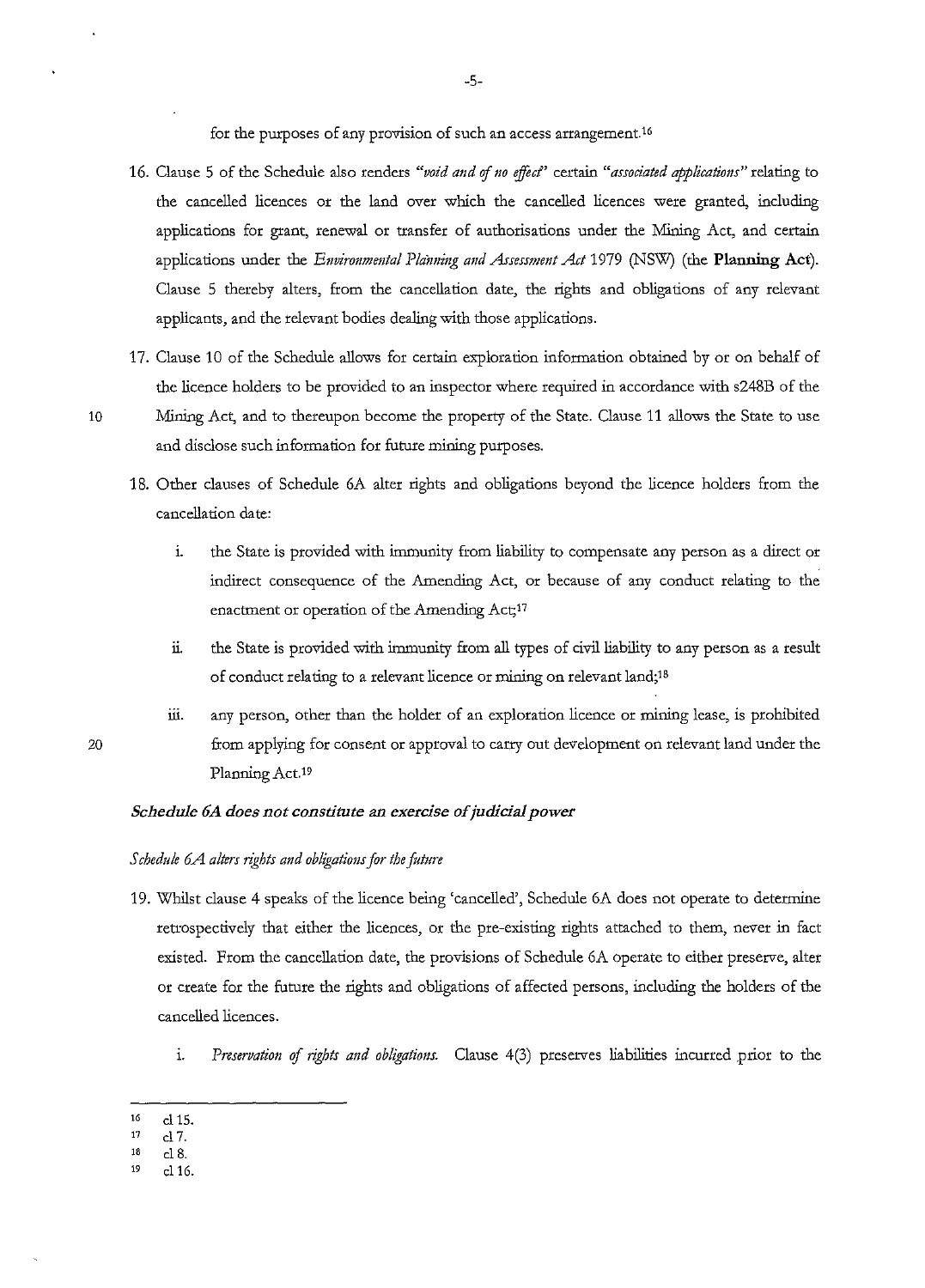cancellation date by a licence holder or director or person involved in the management of a licence holder. Clauses 9, 13, **14** and 15 continue obligations of the holders of relevant licences despite the cancellation of those licences.

- n. *Alteration* of *rights and obligations.* Prior to the cancellation date, the licence holders were beneficiaries of the exclusive right under the Mining Act to prospect on the relevant land for coal. Clause 4(1) alters such rights by reducing their content. From the cancellation date, the cancelled licences are not authorisations "in force".20 The licence holders therefore no longer have a right to prospect on the relevant land. As for any other person, for the licence holders to seek to do so would amount to a criminal offence.21 From the perspective of the Defendant, the content of its right to allocate prospecting and mining rights over the relevant land in future is increased (by operation of clause 4); and the content of other of its existing rights and obligations are reduced (by clauses 5, 6, 7, 8, 14 and 16). The increase or reduction in the content of rights and obligations previously held by the licence holders and the Defendant will have a corresponding impact on relevant rights or obligations held by other interested persons, for example, persons with a relevant potential claim against the Defendant (clauses 7 and 8); parties to an access arrangement (clause **15);** and persons wishing to develop the relevant land for future mining or prospecting purposes (clause 16).
- iii. *Creation of rights and obligations*. Clause 6 creates rights to refund of application fees paid in connection with relevant licences and associated applications. Clause 10 extends the potential scope of the obligation of a licence holder with respect to providing information and records.
- 20. Thus, the provisions of Schedule 6A operate as a whole to alter the law with respect to various rights and obligations associated with certain exploration licences previously granted under the Mining Act. In prospectively altering or otherwise declaring the normative content of various rights and obligations, it is quintessentially legislative: it "determines the content of a law as a rule of conduct *or a declaration as to power, right or duty.* <sup>22</sup> As Dixon CJ and McTiernan J stated in *The Queen v Davismt:<sup>23</sup>*

30

10

20

*A jttdicial inq11iry investigates, declares and mforces liabilities as they stand on presettt or past facts and tmder*  laws supposed already to exist... Legislation on the other hand looks to the future and changes existing *conditions by making a new rule to be applied thereafter to all or some part of those subject to its power*.

<sup>20</sup>  Mining Act, sS.

<sup>21</sup>  Mining Act, sS.

<sup>22</sup>  *The Commonwealth v Gnmseit* (1943) 67 CLR 58, 82 (Latham CJ).

<sup>23</sup>  *The Quee11 v Davison* (1954) 90 CLR 353, 370 (Dixon CJ, McTiernan J), referring to Holmes J in *Pmztis v Atlantic Coast Um* (1908) 211 US 210.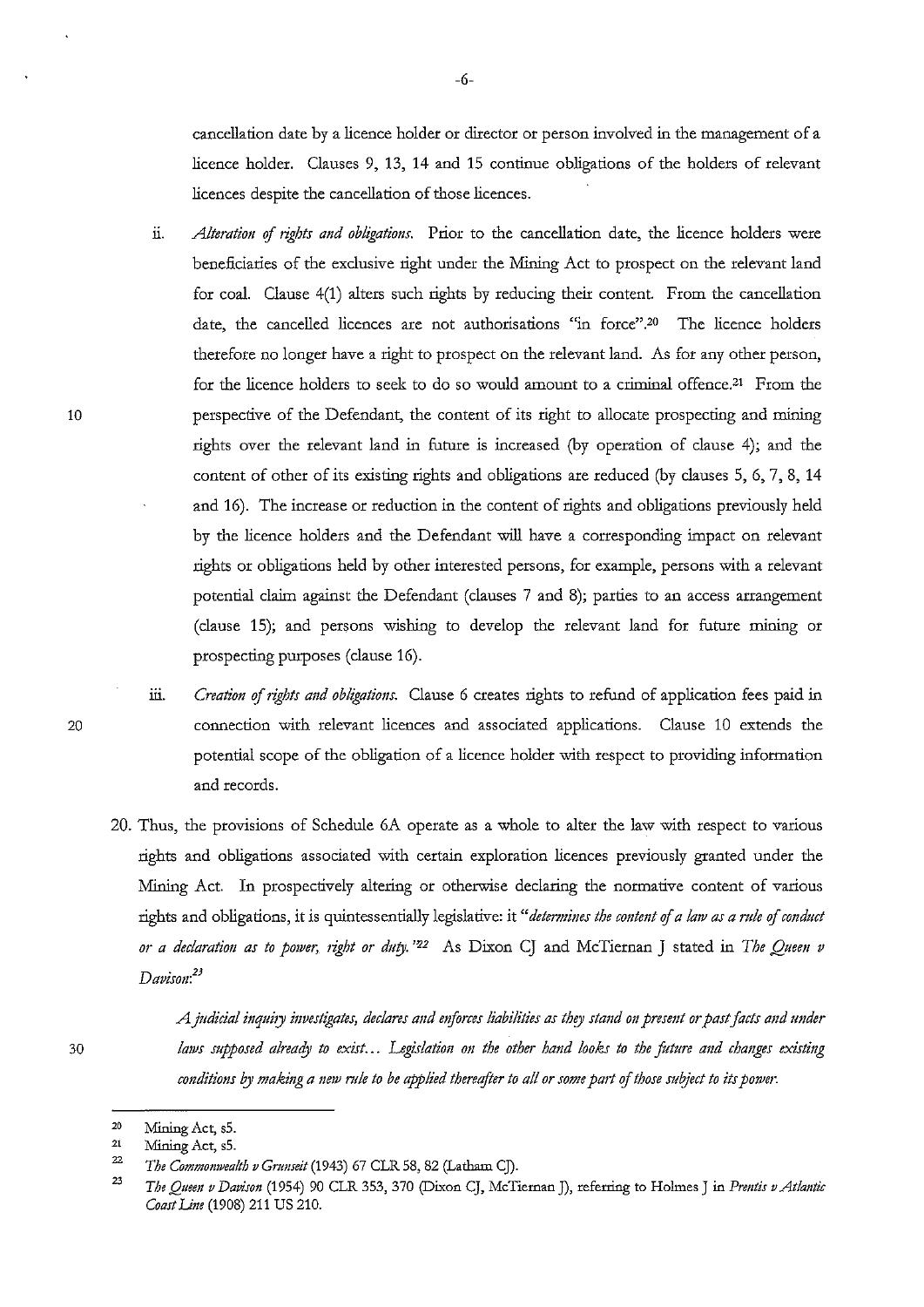- **21.** Schedule 6A creates such a new rule. While clause **4** of Schedule 6A to the Mining Act effects the cancellation of an instrument to which existing rights were attached, it can only be described as 'purport[ing] to determine existing rights and liabilities<sup>24</sup> in the broadest possible sense. An exercise of power will only determine rights in the judicial sense where it involves the application of the judicial method, namely the application of legal principles to facts found to arrive at a conclusion. The provisions of Schedule 6A, in modifying rights and obligations, do not 'determine' past rights in this sense. In substance and effect, when considered as a whole, they operate to "create new rights and *obligations for the futm/'25* and are therefore laws and not an exercise of judicial power. Moreover, to accept the proposition that a legislative act "determines the content of a law as a rule of conduct or a 10 *declaration as to p01ver, right or duty'26* does not necessarily require acceptance of the further ' proposition that "*to qualify as a law, a norm must formulate a rule of general application*".<sup>27</sup>
	- 22. No provision of Schedule 6A exhibits any feature indicative of judicial power. While judicial power has defied precise definition,<sup>28</sup> the following factors are significant in this case:
		- i. no provision of Schedule 6A purports to decide a controversy between persons;<sup>29</sup>
		- ii. Schedule 6A did not enter into effect as a result of an inquiry concerning the law as it is and the facts as they are, followed by an application of the law as determined to the facts as determined;30
		- iii. as further discussed below, no provision of Schedule 6A either purports to adjudge a specific person or specific persons guilty of any offence<sup>31</sup> or to determine an action for breach of contract or other civil wrong;32 or purports to impose a punishment on a specific

<sup>24</sup>  Plaintiffs submissions in S119 of 2014, [46]; refening to language used in *Attomey.Cmeral (Cth) v Breckler* (1999) 197 CLR 83, 110 [41], and *Luton v Lesse/s* (2002) 210 CLR 333, 345 [22].

<sup>25</sup>  26 *Luton vLessels* (2002) 210 CLR 333,345 [22] (Gleeson CJ).

*The Commonwealth v Gnmseit* (1943) 67 CLR 58, 82 (Latham CJ).

<sup>27</sup>  *Quemsland Medical Laboratory v Blewett* (1988) 84 ALR 615, 634-5 (Gummow J). Gummow **J** referred to the work **of Ptofessor Raz, who points to "individual norms" applying to the actions of a single person on a single occasion which are nevertheless laws.** 

<sup>28</sup>  *TCLAir Conditioner (Zhongshan) Co Ltd v the Judges of the Federal Court of Australia* (2013) 87 ALJR 410, [27] (French CJ and Gageler]); *Pofyukhovich v the Commonwealth* (1991) 172 CLR 501, 532 (Mason CJ); *Nicholas v the Quem* (1998) 193 CLR 173, 207 (Gaudron *]),* 259 (Kirby]), 273 (Hayne J).

<sup>29</sup>  *TCLAir Conditioner (Zhongshan) Co Led v the Judges of the Federal Court of Australia* (2013) 87 ALJR 410, [28] (French CJ and Gageler J); *Polyukhovich v the Commonwealth* (1991) 172 CLR 501, 532 (Mason CJ)

<sup>30</sup>  *Reg. v Trade Practices Tribunal,· Ex parte Tasmanian Bmveries P!J Ud* (1970) 123 CLR 361,374- 374 (Kitto J), referred to in *Pofyukhotich v the Commomvealth* (1991) 172 CLR 501, 532 (Mason CJ).

<sup>31</sup>  *Pofyukhotich v the Commomvealth* (1991) 172 CLR 501, 608 - 609 (Deane]), 649 (Dawson J), 685 (Toohey]); *Chu Kheng Lim v Minister for Immigration* (1992) 176 CLR 1, 27 (Brennan, Deane and Dawson JJ); *Nicholas v the Queen* (1998) 193 CLR 173,231 (Gummow]).

<sup>32</sup>  *H A Bachrach Pty Ltd v the State of Queensland & Ors* (1998) 195 CLR 547, 562 (Gleeson CJ, Gaudron, Gummow, Kirby and Hayne JJ); *Chu Kheng Lim v Minister for Immigration* (1992) 176 CLR 1, 27 (Brennan, Deane and Dawson  $J$ .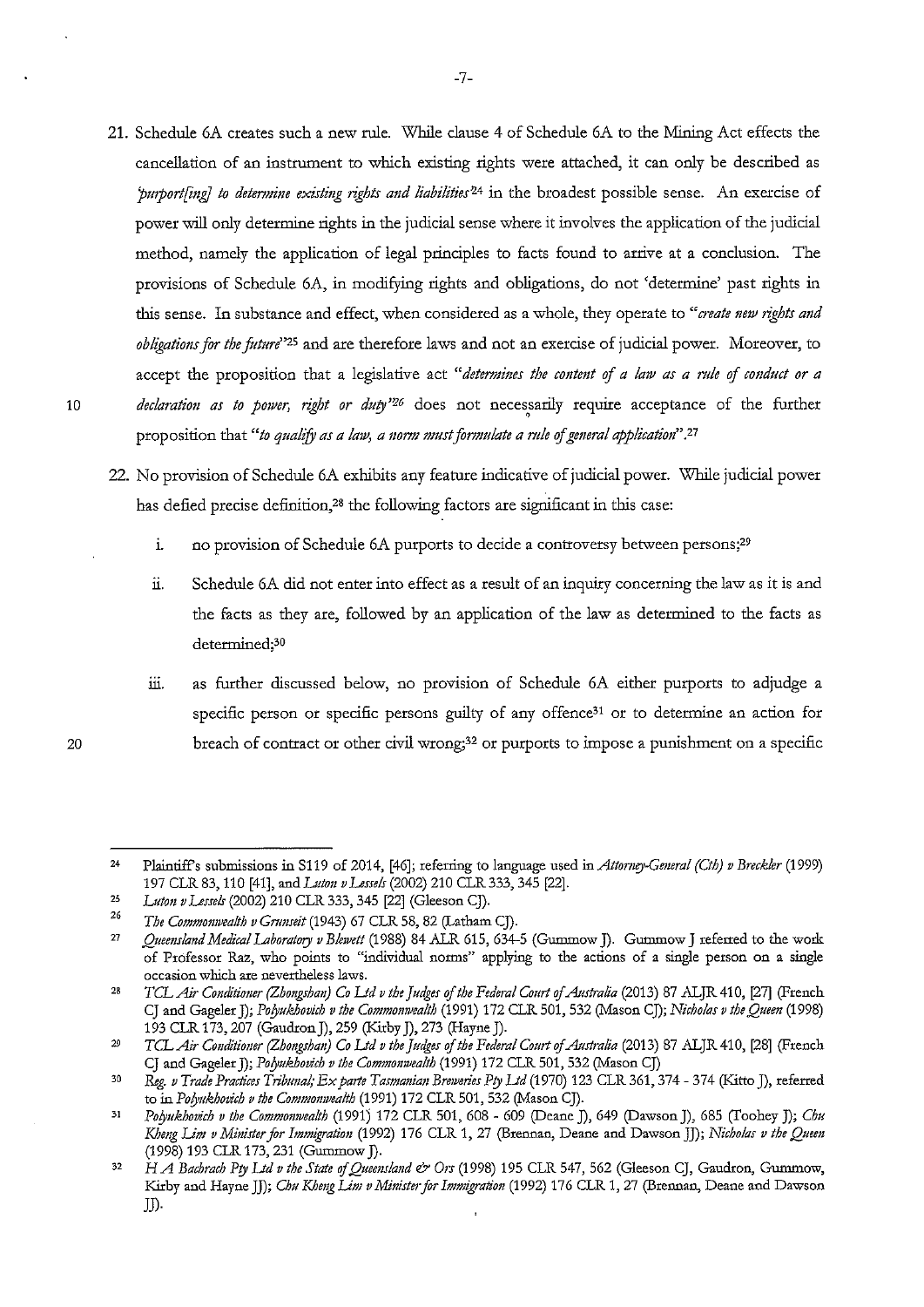### *Schedule 6A does not determine guilt or impose punishment*

- 23. The Plaintiffs assert that Schedule 6A constitutes an exercise of judicial power as effecting a legislative judgment and imposition of punishment. The Plaintiffs contend that *"the legislature has taken the extraordinary, and ad hominem, step of finding for itself the fact of 'serious corruption'* .... *[which] operates in substance to determine in a conclusive and binding manner the rights of the holders of the exploration /icmces.* "34
- 24. However, clause 3(1) of Schedule 6A, in referring to the satisfaction of the Parliament as to the tainted nature of the "decisions and processes that culminated in the grant of the relevant licences", makes no 10 conclusive or binding determination that the holders of the exploration licences, nor any other particular person or class of persons, has acted unlawfully.
	- 1. There is no offence under the law of NSW of "corruption" or "serious corruption". The term 'corruption' as a descriptor may be associated with a number of norms of conduct including (but not limited to) misrepresentation, conspiracy to defraud and misconduct in public office. No breach of any such norm of conduct has been determined by the provisions of Schedule 6A;
	- ii. Schedule 6A in particular does not, and does not purport to, determine that the Plaintiffs, or any other persons, have engaged in corrupt conduct for the purposes of the *Indepmdmt C01mnissi01t Against Comption Act 1988* (NSW). While the NSW ICAC made such findings against various individuals,<sup>35</sup> Schedule 6A is not directed at those individuals, in that it affects the rights and obligations of persons beyond those individuals;
	- iii. Clause  $3(1)$  of Schedule 6A provides no basis for redress to be sought against any of the Plaintiffs, or any other person, based on their corruption or complicity in corruption. Should the question of an individual's criminal guilt subsequently arise for determination in judicial proceedings, not only does the Parliament's satisfaction not purport to answer that question, it could have no bearing upon it;
	- iv. Where the judicial power is deployed in the adjudication and punishment of criminal guilt, it is deployed on an individual basis. That is, guilt and punishment are determined and imposed in relation to an individual, ordinarily in separate criminal proceedings.36 Here,

<sup>33</sup> Liyanage v The Queen <sup>[1967]</sup> 1 AC 259, 290 - 291; Mohamed Samsudeen Kariapper v S. S. Wijesinha and Anor [1968] AC 717, 727; *Nicholas v the Quem* (1998) 193 CLR 173, 231 (Gummow J).

<sup>&</sup>lt;sup>34</sup> Plaintiff submissions in S119 of 2014 at [45].<br><sup>35</sup> And therefore indicated the Commission's s

**<sup>35</sup> And therefore indicated the Commission's satisfaction, if the facts found were proved on admissible evidence to**  the criminal standard, that those individuals had committed a criminal offence against the law of NSW.

<sup>36</sup> *Bug?'!)! v The Q;1een* (2013) 249 CLR 571, [36] (French CJ, Hayne, Crennan, Kiefel, *Bell* and Keane JJ).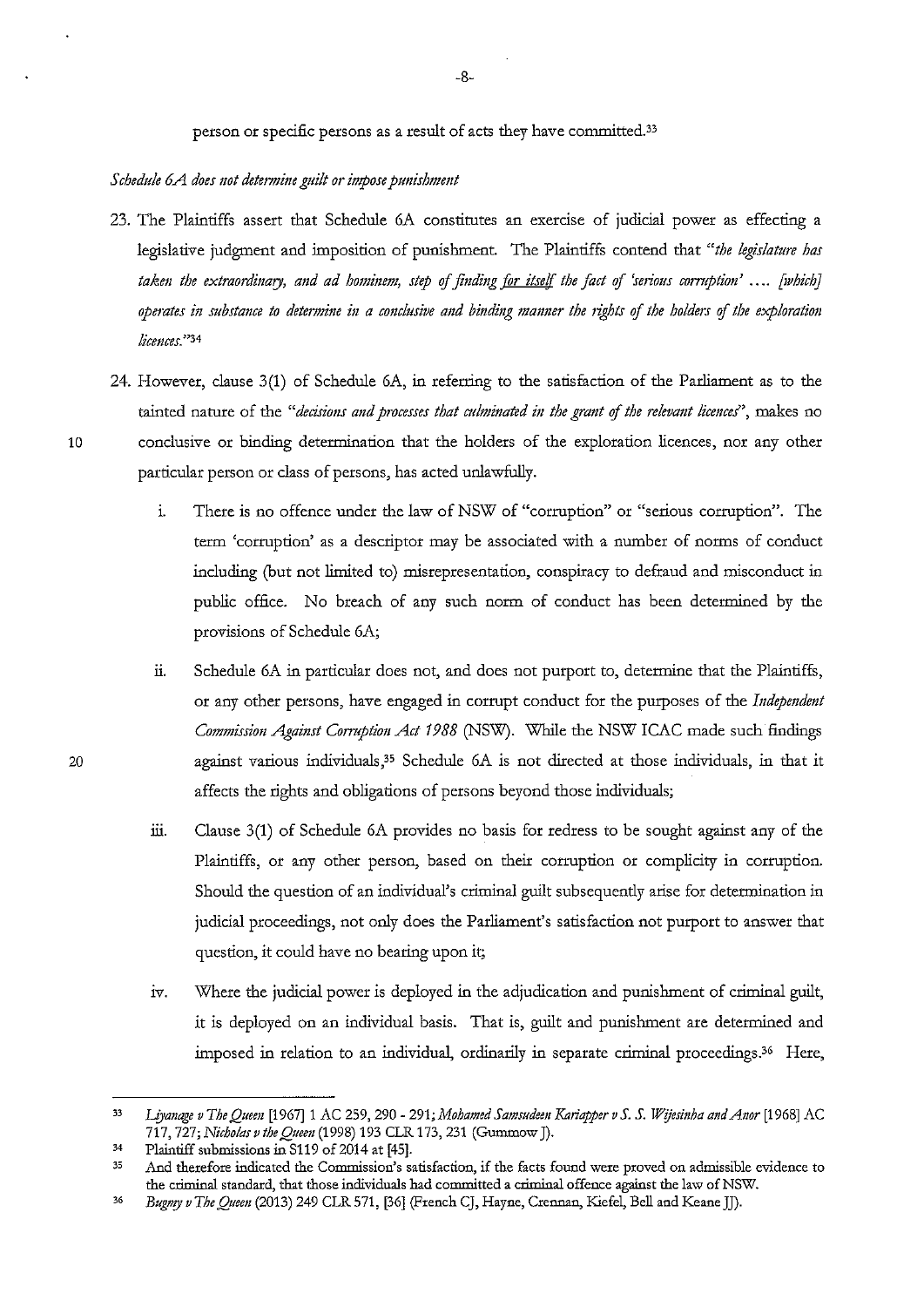the satisfaction of Parliament is not expressed on an individualised basis.

25. The Parliament's 'satisfaction' as to the existence of a set of facts has no broader application than an explanation of the relevant 'mischief' to wbich the legislation is directed. While the necessity of its inclusion within the Amending Act may be debated, that inclusion does not result in its invalidity. Where legislation is targeted or even *ad hominem,* an explanation by the Parliament as to the legislative purpose or intent is likely to be narrow, but it is not akin to a judicial 'finding' for that reason. As acknowledged by this Court in *Precision Data Holdings Ltd v Wills*, finding fact is not an exclusively judicial function:<sup>37</sup>

Thus, although the finding of facts and the making of value judgments, even the formation of an opinion as **to the legal rights and obligations of parties, are common ingredients in the exercise of judicial power, they may also be elements in the exercise of administrative and legislative power.** 

- 26. In any event, Parliament has expressed its satisfaction that the *process* leading to the grant of the licences was "tainted". Insofar as it has made a finding, it has done so with regards to *processes* and not to *persons.* Judicial power operates to determine a controversy between *persons.'S* The Parliament has expressly indicated that a finding with respect to persons has not been made. Clause 4 of Schedule 6A cancels the relevant licences to ensure that no person *"1vhether or not personally implicated in any wrongdoing*" may derive any further direct or indirect financial benefit from the tainted processes.39
- 27. The Plaintiffs further assert that the provisions of Schedule 6A "*impose a severe punishment in* 20 *consequence*" of the Parliament's determination of the culpability of the holders of the relevant exploration licences for serious corrupt conduct.<sup>40</sup> However, as discussed above, the Parliament made no such determination in respect of the licence holders.
	- 28. Further, the operation and effect of clauses 4, 5, 10 and 11 of Schedule 6A41 are justified by the stated purposes and objects in subclause 3(1) and (2), including:
		- i. the "*placing of the State, as nearly as possible, in the same position as it would have been had those relevant licmces 110! been granted',*
		- ii. *"to ensure that the State has the opportunity, if considered appropriate in the future, to allocate mining and prospecting rights in respect of the relevant land*' and

<sup>37</sup>  *Precision Data Holdings Ltd v WiiLr* (1991) 173 CLR 167, 189 (Mason CJ, Brennan, Deane, Dawson, Toohey, Gaudron and McHugh JJ); see also *The Q11em v Davison* (1954) 90 CLR 353, 370 (Dixon CJ, McTiernan J), approving a dictum of Holmes J in *Prentis v Atlantic Coast Line* (1908) 211 US 210, "most legislation is preceded by *heati11gs and investigations. But the effoct* **of** *the inquiry, and of the decisioJt* **upo11** *it is determi11ed* **l?J** *the nature* **of** *the act to which the inq11iry and decision lead up* ... *The nature* **of** *the final act determbzes the nature* **of** *the previous* h~tpti,Y~.

<sup>38</sup>  R *v Trade Practices Trib11nal; Ex parte Tasmania11 Breweries Pry Ltd* (1970) 123 CLR 361, 374 (Kitto J); TCL *Air Co11ditioner (Zhongshan) Co Ltd v the Judges* of *the Federal Court* of *Australia* (2013) 87 ALJR 410, [28] (French CJ and Gageler J).

<sup>39</sup>  Mining Act, sch 6A, c13(c).

<sup>40</sup>  Plaintiff submissions in S119 of 2014 at [45].

<sup>41</sup>  Being the provisions which have a direct and detrimental impact on the plaintiffs.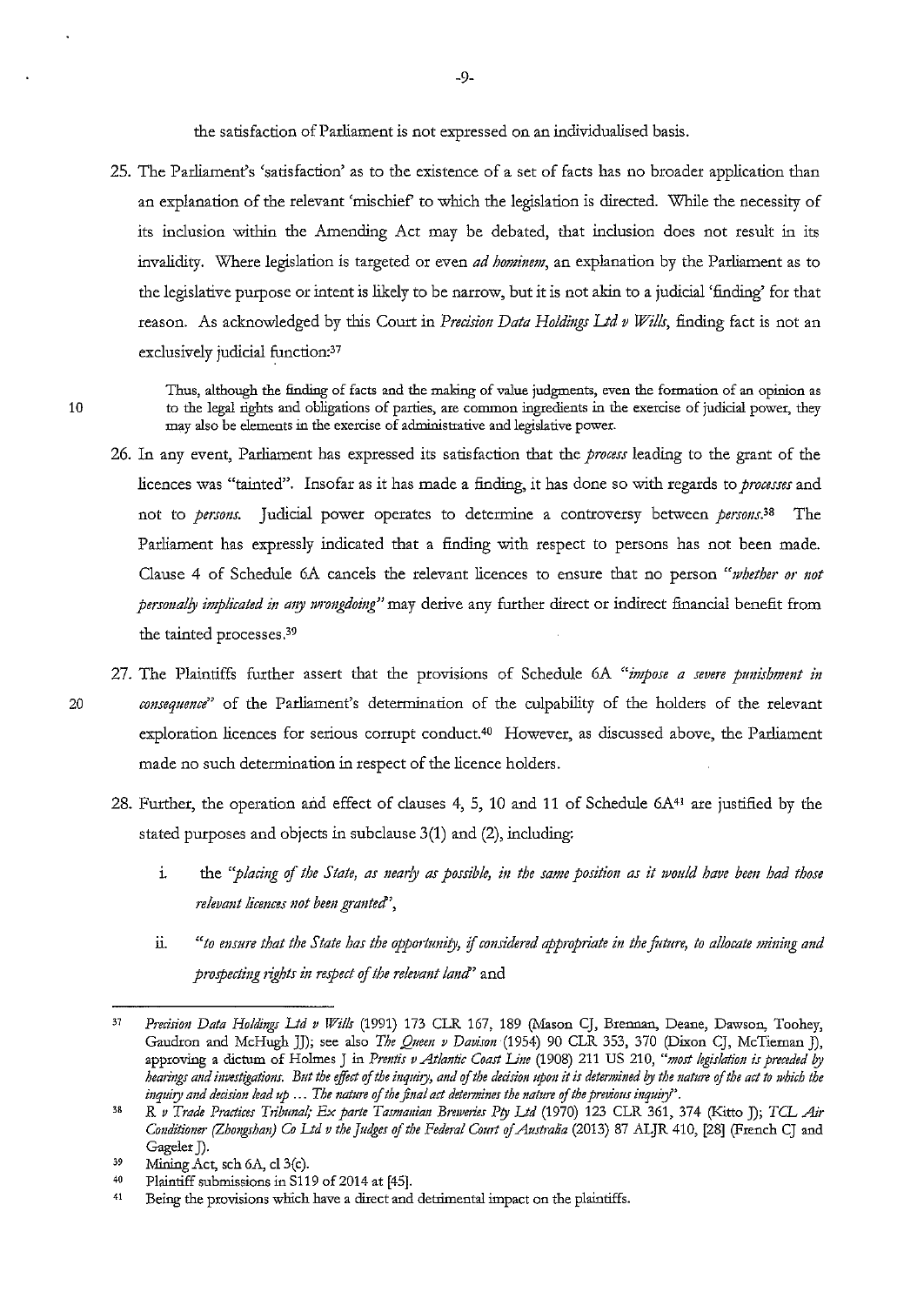- iii. *"to ensure that no person (whether or not personally implicated in any wrongdoing) may derive any further* direct or indirect financial benefit from the tainted processes."
- 29. The provisions of Schedule 6A are therefore not, and are not intended to be, retributive or punitive. While the Plaintiffs are undoubtedly detrimentally affected by the operation of Schedule 6A, to create a disability in the future is not to create a punishment. 42
	- i. That a law might impose undesirable consequences upon an individual or group of individuals, without operating at a sufficiently high level of generality, does not mean that an individual has been singled out for punishment in the relevant sense. Legislation may validly operate to impose unwelcome and burdensome consequences upon *"a legitimate class*  of one $^{\prime\prime}$ .43
	- 11. The purpose underlying the imposition of a disadvantage will affect whether it is characterised as "punishment". Legislation disqualifying a member of Parliament from sitting on the grounds of bribery has been characterised as discipline rather than punishment.<sup>44</sup> The continuing detention in *Fardon v Attorney-General (Old*) was not punishment because its purpose was 'not to punish people for their past conduct' but was *'protective'.45* Moreover, in United States jurisprudence, emphasis has been placed upon whether the statute "can be reasonably said to further nonpunitive goals"<sup>46</sup> and, conversely, whether the legislature "evinces an intent to punish".<sup>47</sup>
	- ill. The cancellation of the exploration licences effected by Schedule 6A operates to alter the rights attaching to particular licences and bring the relevant land back within the scheme of the Mining Act. It operates to prevent unjust enrichment arising out of processes found to have been tainted by corruption.<sup>48</sup> It prevents the continuing impact of those corrupt processes. That the legislation operates as restitutionaty rather than punitive is indicated by the fact that the licence fees paid for the grant of the authorities are refundable.49 Moreover, the absence in Schedule 6A of any specification of an individual punished and the punishment for that individual strongly tends against any intention to punish on the

-10-

<sup>42</sup>  *Mohamed Samsudeen Kariapper vS. S. Wijesinha andAnor* (1968] AC 717, 736.

<sup>43</sup>  *Nixon v Administrator* of *Gmeral Services* (1977) 433 US 425, 472; *Kable v Direttor* of *Public Prosecutions (NSJl!?* (1996) 189 CLR 51, 64 (Brennan CJ); see also *Nicholas v the Quem* (1998) 193 CLR 173, 277 (Hayne]).

<sup>44</sup>  *Mohamed Samsudem Kariapper vS. S. Wijesinha mrdAnor* [1968] AC 717, 737.

<sup>45</sup>  *Fardon v Attorney-General (Qld)* (2004) 223 CLR 575, 655 (Callinan and Heydon JJ); see also *Chu Kheng Lim v Minister for Immigrati011* (1992) 176 CLR 1, 50 (Toohey]), 71 (McHugh J).

<sup>46</sup>  *Se!ettive Service System v Mirmesota Public Interest Research Groap* (1984) 468 US 841, 854; *Nixon v Administrator* of *Gerreral Seridces* (1977) 433 US 425,475.

<sup>47</sup>  *Selective Service System v Minnesota Public Interest Research Group* (1984) 468 US 841, 852; *Nixon v Administrator* of *General Services* (1977) 433 US 425,474.

<sup>48</sup>  **Similarly, the requirement to disgorge the proceeds of crime has been regarded as non-punitive, albeit that it may**  he relevant to sentence: R *vMcLeod* (2007) 16 VR 682, [16].

<sup>49</sup> Mining Act, sch 6A, cl6.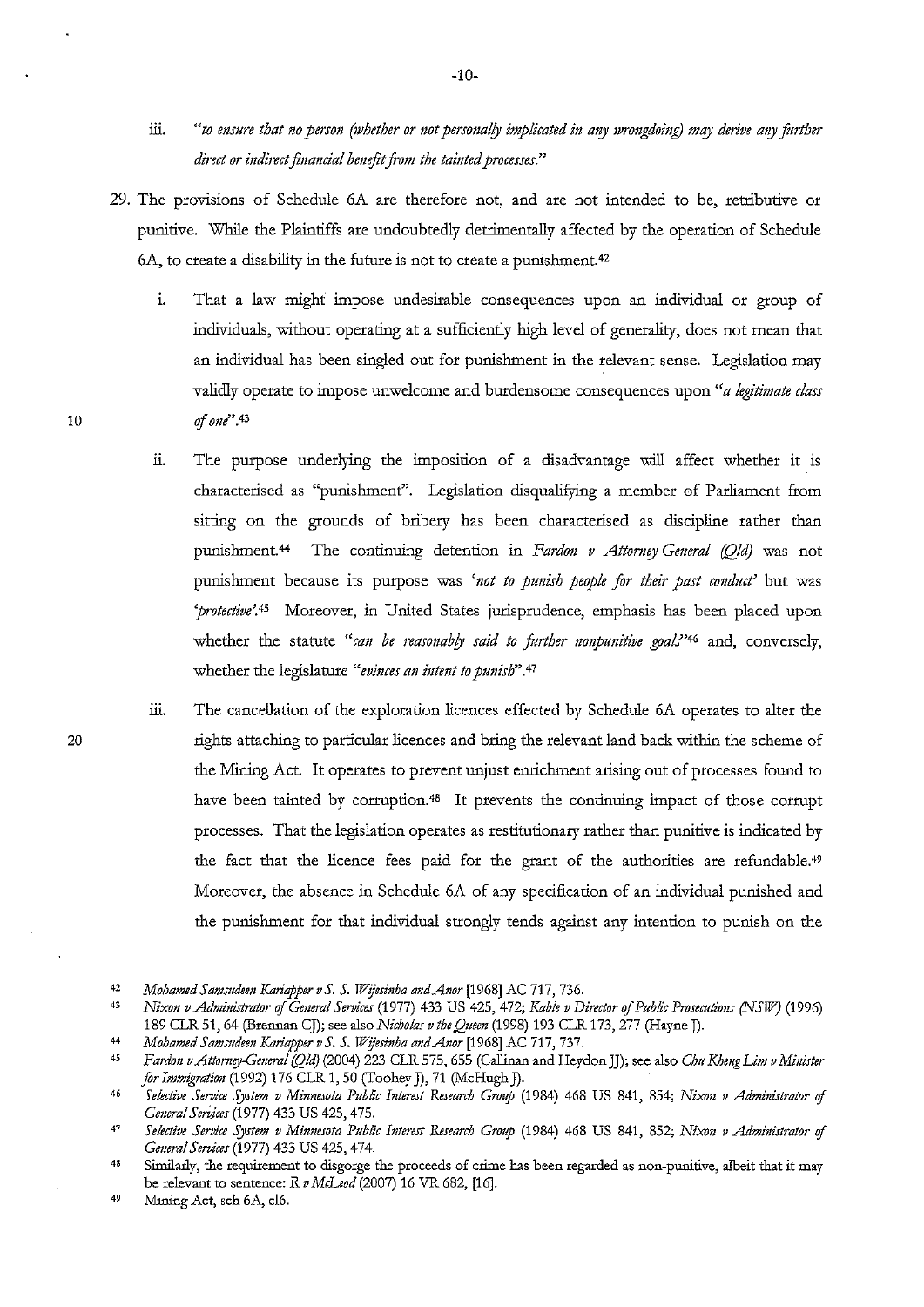### part of the legislature.

#### *Schedule 6A is not a bill of pains and penalties*

- 30. Following on from the above, Schedule 6A cannot be equated with a bill of attainder or a bill of pains and penalties. Unlike the United States Constitution,<sup>50</sup> neither the Commonwealth *Constitution* nor the *Constitution Act 1902* (NSW) expressly prohibit the making of laws having the character of a bill of attainder or pains and penalties. The separation of powers effected by the Commonwealth *Constitution* prevents the Commonwealth from passing legislation having those features of a bill of pains and penalties which amount to a usurpation of judicial power.<sup>51</sup>
	- 1. In order for legislation to exhibit the characteristics of a bill of pains and penalties, and hence constitute an invalid exercise of judicial power by the legislature, it must meet four criteria which reflect the individualised nature of the adjudication and punishment of criminal guilt: first, it must specify an identifiable individual or individuals, second, it must fiod the individual or individuals guilty or fiod a *"contravention of a norm* of *conducf',5Z* third, it must inflict punishment on the individual or individuals, and fourth it must do so without the protections of a judicial trial.<sup>53</sup>
		- ii. As discussed above, Schedule 6A does not make a fioding of guilt or otherwise legislatively specify that a norm of conduct has been contravened by an individual or individuals.
	- iii. Moreover, Schedule 6A does not impose punishment. Its purpose is not punitive; and its effect is restorative (in terms of the State) and preventative (in terms of denying further direct or indirect benefit from tainted processes).

## *Schedule 6A is a ''law"*

31. The Plaintiffs in S206 of 2014 suggests that, in the making of adverse fiodings, and the visiting of deleterious consequences upon individuals as a result of such fiodings, Schedule 6A does not answer the description of a "rule of conduct" or of a "declaration as to right, duty or power,"<sup>54</sup> and therefore is not a "law" for the purposes of sS of the *Constitution Act 1902* (NSW). For the reasons

20

<sup>50</sup>  Article 1, s.9 cl.3 and Article 1, s.10, cl.1. As to which, see *Polyukhovich v Commonwealth* (1991) 172 CLR 501, 535 (Mason CJ).

<sup>51</sup>  *Po(yukhovich v Commomvea/th* (1991) 172 CLR 501, 536 (Mason CJ); *Haskins v Commomvealth* (2011) 244 CLR 22, [25] (French CJ, Gummow, Hayne, Crennan, Kiefel and Bell]), [96] (Heydon]).

<sup>52</sup>  *Haskins v Commomvealth* (2011) 244 CLR 22, [26] (French CJ, Gummow, Hayne, Crennan, Kiefel and Bell JJ); Polyukhovich v Commonwealth (1991) 172 CLR 501, 537 (Mason CJ); *Mohamed Samsudeen Kariapper v S. S. Wijesinha and* Anor [1968] AC 717, 735-6; Nixon v Administrator of General Services (1977) 433 U.S. 425, 468.

<sup>53</sup>  *Chu Khmg lim vMinister for Immigration* (1992) 176 CLR 1, 70 (McHugh J); *Haskins v Commomvea/th* (2011) 244 CLR 22, [25] (French CJ, Gummow, Hayne, Crennan, Kiefel and Bell JJ); *Pardon v Attomey-Gmeral (Quemslmzd)* (2004) 223 CLR 575, 654-5 [218] (Callinan and Heydon JJ); *United States v Brown* (1965) 381 US 437, 442; *Nixon v Admiuistrator oJGmeral Services* (1977) 433 US 425, 468; *Selective Service System v Miuuesota Public Intmst &search Group*  (1984) 468 us 841, 846-847.

<sup>54</sup>  Plaintiffs' submissions in S206 of 2014, [19].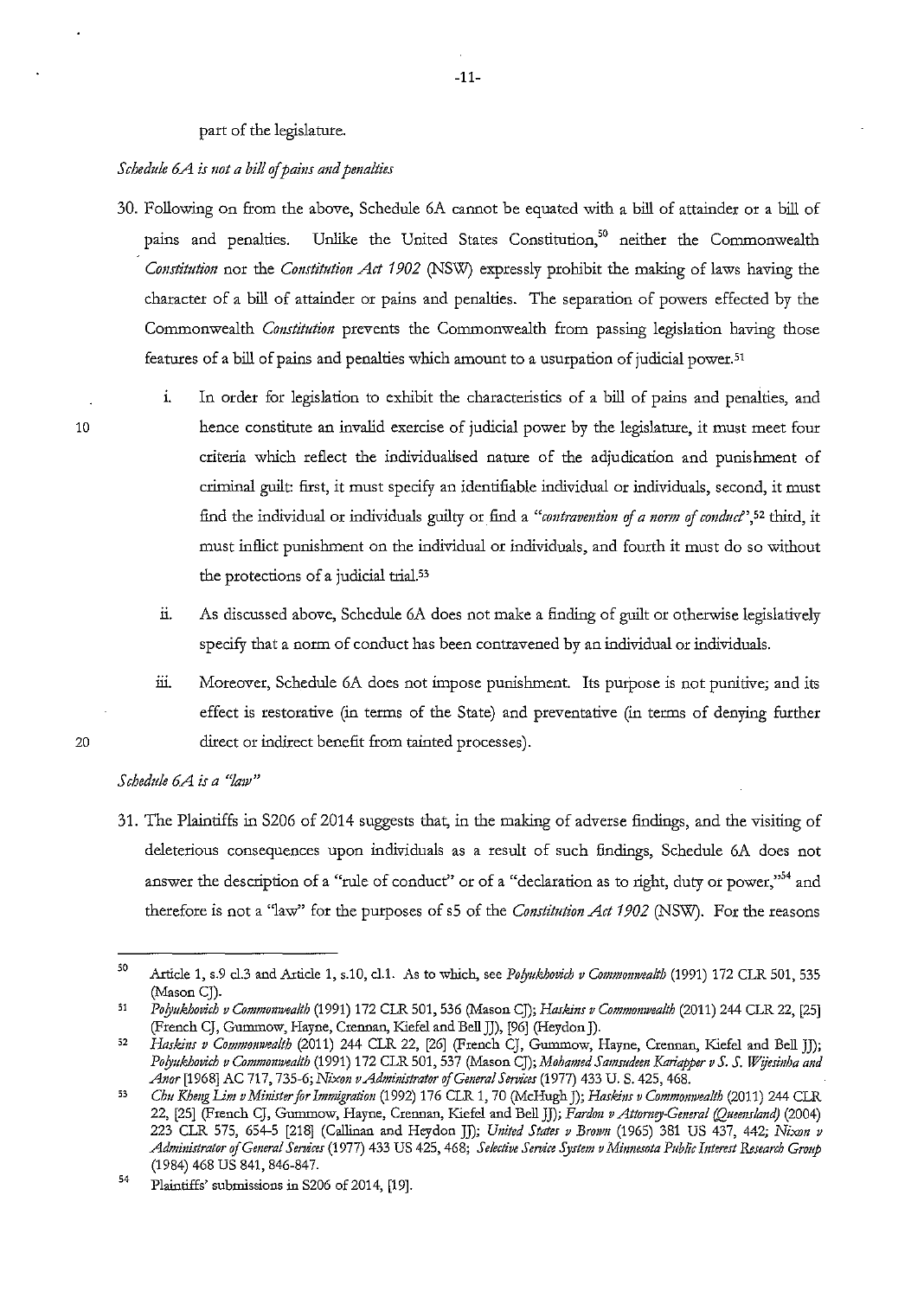expressed above at [19] to [21], such a suggestion cannot be supported. Schedule 6A is in the form of legislation, passed by a majority of two houses of Parliament, contained in an Act of general application in relation to authorities to mine in New South Wales, and is capable of being amended or repealed.<sup>55</sup> It is a law.

- 32. The word "law" may have different meanings for different purposes. In determining whether the word "law" as used in the *Constitution Act 1902* (NSW) is used as a word of limitation, little assistance is gained from other meanings that have been given to the word ''law" for other purposes. The authority referred to by the Plaintiffs in S206 of 2014 considers the meaning of "law" in the context of determining whether the legislature has entirely delegated its legislative 10 power in relation to a particular subject<sup>56</sup> and also in examining the manner in which legislative commands may come into conflict.<sup>57</sup> Neither context is apposite for present purposes.
	- 33. Further, in *Kable v Director of Public Prosecutions (NSW)*,<sup>58</sup> three judges of this court rejected the argument that the word ''law'' in sS of the *Constitution Act 1902* (NSW) by necessary implication limited the types of statutes that the New South Wales legislature could pass.59 As Brennan CJ noted, acts of attainder were still considered to be "laws" by Coke.<sup>60</sup>
	- 34. The words "for the peace, order and good government of New South Wales" have always been considered to confer plenary power, without limitation save as to extraterritoriality.<sup>61</sup> In *Powell v Apollo Candle Company*<sup>62</sup> the Privy Council, applying its decisions in *R v Buralf*<sup>3</sup> and *Hodge v The Queen*<sup>64</sup>, declared that the legislative powers of the Parliament of New South Wales within their territorial limits were *"plenary powers of legislation as large, and of the same nature, as those of [the Impetialj P arliammt itself'.* 65 They
- 20

**<sup>55</sup>**  *Mohamed Samsudeen Kariapper v S. S. Wijesinha and Anor* [1968] AC 717, 738. Some functions take their character **from the way in which they are to be exercised and, thus, from the body on which they are conferred:** *Kable v Director* of *Public Prosecutions (NSW)* (1996) 189 CLR 51, 106 (Gaudron J), and authorities cited therein.

 $\overline{56}$ *Commonwealth v Gnmseit* (1943) 67 CLR 58, 82 (Latham CJ); *Plaintiff S157/2002 v Commomvealth* (2003) 211 CLR 476, [102] (Gaudron, McHugh, Gummow, Kirby and Hayne JJ); *New South Wales v Commomvealth* (The Work Choices Case) (2006) 229 CLR 1, 176 [400].

<sup>57</sup> *Momcilovic v The Quem* (2011) 245 CLR 1, [230]-[233] (Gummow J).

<sup>58</sup> *Kable v Director* of *Public Prosecutions (NSII1)* (1996) 189 CLR 51.

<sup>59</sup> *Kable v Director* of *Public Pmsecutions (NSW)* (1996) 189 CLR 51, 64 (Brennan CJ), 76 (Dawson J), 109 (McHugh]); see also *Chu Kheng Lim v Minister for Immigration* (1992) 176 CLR 1, 65 - 66 (Gaudron J).

*<sup>60</sup>  Kable v Director* of *Public Prosecutions (NSW)* (1996) 189 CLR 51, 64 (Brennan CJ);

<sup>61</sup>  *Durham Holdings v New South Wales* (2001) 205 CLR 399, 409 (Gaudron, McHugh, Gummow and Hayne JJ); *Union Steamship Co* of *Australia Pty Ltd v King* (1988) 166 CLR 1, 9 (the Court); *R (Bancotdt) v Secretary* of *State for Foreign and*  Commonwealth Affairs (No 2) <sup>[2009]</sup> 1 AC 453, 486 (Lord Hoffmann) 503-4 (Lord Rodger of Earlsferry), 510 (Carswell LJ).

<sup>62</sup>  (1885) 10 App Cas 282.

<sup>63</sup> (1878) 3 App Cas 889.

<sup>64</sup>  (1883) 9 App Cas 117.

Powell v Apollo Candle Company (1885) 10 App Cas 282 at 289. Additionally, for many years prior to the passing of s 2 of the Australia Act 1986 (UK) it has been accepted that, notwithstanding what had been said in Powell concerning the territorial limitations of colonial legislatures, those legislatures also had power to make laws which operated extra-territorially: *Bo11ser v* La *Macchia* (1969) 122 CLR 177 at 189, 224-5; *New South Wales v The Commonwealth (1975) 135 CLR 337 at 468-9, 494-5; Union Steamship Co of Australia Pty Ltd v King (1988) 166 CLR 1* at 12.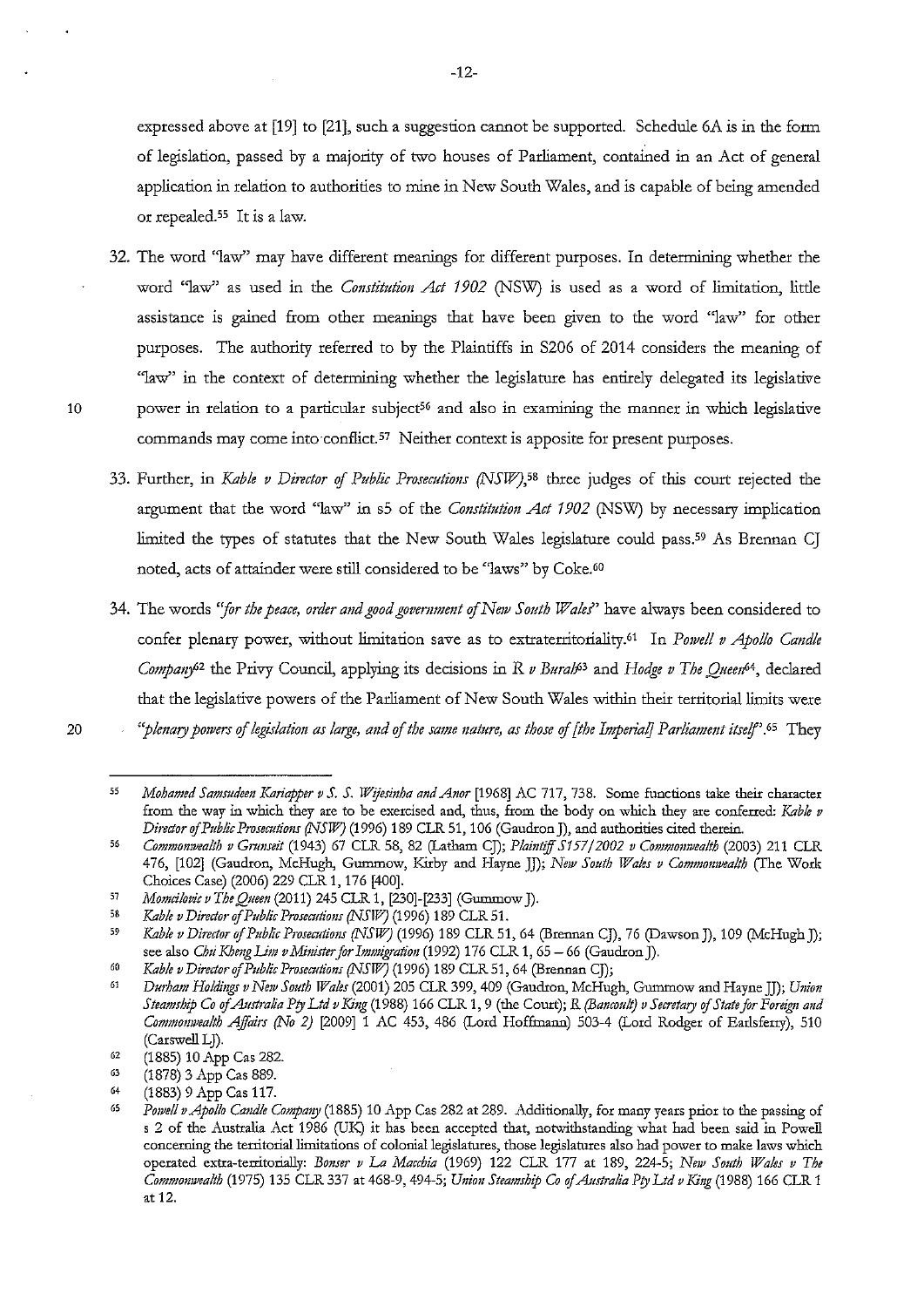also declared in that case that the New South Wales Legislature was *"supreme, and bas the same*  authority as the Imperial Parliament'.<sup>66</sup> Any doubt as to the plenary nature of State legislative power was removed by the *Australia Act 1982* (UK).<sup>67</sup> Any attempt to now imply a significant (and previously undiscovered) limitation on State legislative power cannot be sustained in this context.

#### *Schedule 6A is valid based on applicable authority*

- 35. Schedule 6A is analogous to the legislation found to be valid in *Australian Building Construction Employees' and Builders Labourers' Federation v Commonwealth,<sup>68</sup> Kariapper v Wijesinha<sup>69</sup> and H A Bachrach Pty Ltd v Queensland.10*
- 36. Like clause 3 of Schedule 6A, the impugned legislation in the *Builders Labourers' Federation case,* the
- 10 *Builders Labourers' Federation (Cancellation of &gistration) Act 1986* (Cth) specifically identified the mischief against which Parliament was legislating, reciting that *"Parliament considers that it is desirable,*  in the interest of preserving the system of conciliation and arbitration for the prevention and settlement of industrial *disputes extmding beyond the limzts* of *any 011e State, to cancel the registration* of *the Australian Building Constmction Employees' and Builders Labourers' Federatioti'.* Similar to clause 4 of Schedule 6A, s3 of the Commonwealth Act provided that the registration of the Federation under the *Conciliation and Arbitration Act 1904* (Cth) was "by force of this section, cancelled".
- 37. The effect of the cancellation was that the Federation ceased to have a separate legal identity as a body corporate.71 It ceased to be capable of holding property in its own right and any creditor or person interested was entitled to apply to the Court for satisfaction of their debt out of that 20 propetty.72 The Federation and its members immediately ceased to have the benefit of any applicable award<sup>73</sup> The Federation lost any right to become a party to a proceeding before the Australian Conciliation and Arbitration Commission.74 Nevertheless, this Court upheld the legislative cancellation as a valid exercise of legislative power:

**Just as it is entirely apptopriate for Parliament to select the organizations which shall be entided to participate in the system of cone ilia tion and arbitration, so it is appropriate for Parliament to decide whether an organization so selected should be subsequently excluded and, if need be, to exclude that organization by an exercise of legislative power.75** 

<sup>66</sup>  *Powell vApollo Candle Company* (1885) 10 App Cas 282 at 290.

<sup>67</sup>  *Australia Act 19 82* (UK) s2(2).

<sup>68</sup>  *Australian Building Construction Employees' and Builders Labou,.r's Federation v Commonwealth* (1986) 161 CLR 88.

<sup>69</sup>  *Mohamed Samsudeen Kariapper v S. S. Wijesinha and Anor* [1968] AC 717.

<sup>70</sup>  *H A* Bachrach Pty Ltd v the State of Queensland & Ors (1998) 195 CLR 547.

<sup>71</sup>  Conciliation and Arbitration Act 1904 (Cth), s136, s144(6); Builders Labourers' Federation (Cancellation of Registration -*Consequmtial Provisions) Act 1986* (Cth), s4(1).

<sup>72</sup>  *Conciliation mtd Arbitration Act 1904* (Cth), s144(6); *Builders Labourers' Federation (Cancellation of Registration Consequential Provisions} Act 1986* (Cth), s4(1).

<sup>73</sup>  *Builders Labourers' Federation (Cancellation of Registration - Consequential Provisions) Act 1986 (Cth), s4(2).* 

<sup>74</sup>  *Builders Labourers' Federation (Cancellation of Registration- Consequmtial Provisi011s) Act 1986* (Cth), s4(3).

<sup>75</sup>  *Australian Building Constrnction Employees' and Builders Labourer's Federation v Commonwealth* (1986) 161 CLR 88, 95 (Gibbs CJ, Mason, Brennan, Deane and Dawson JJ).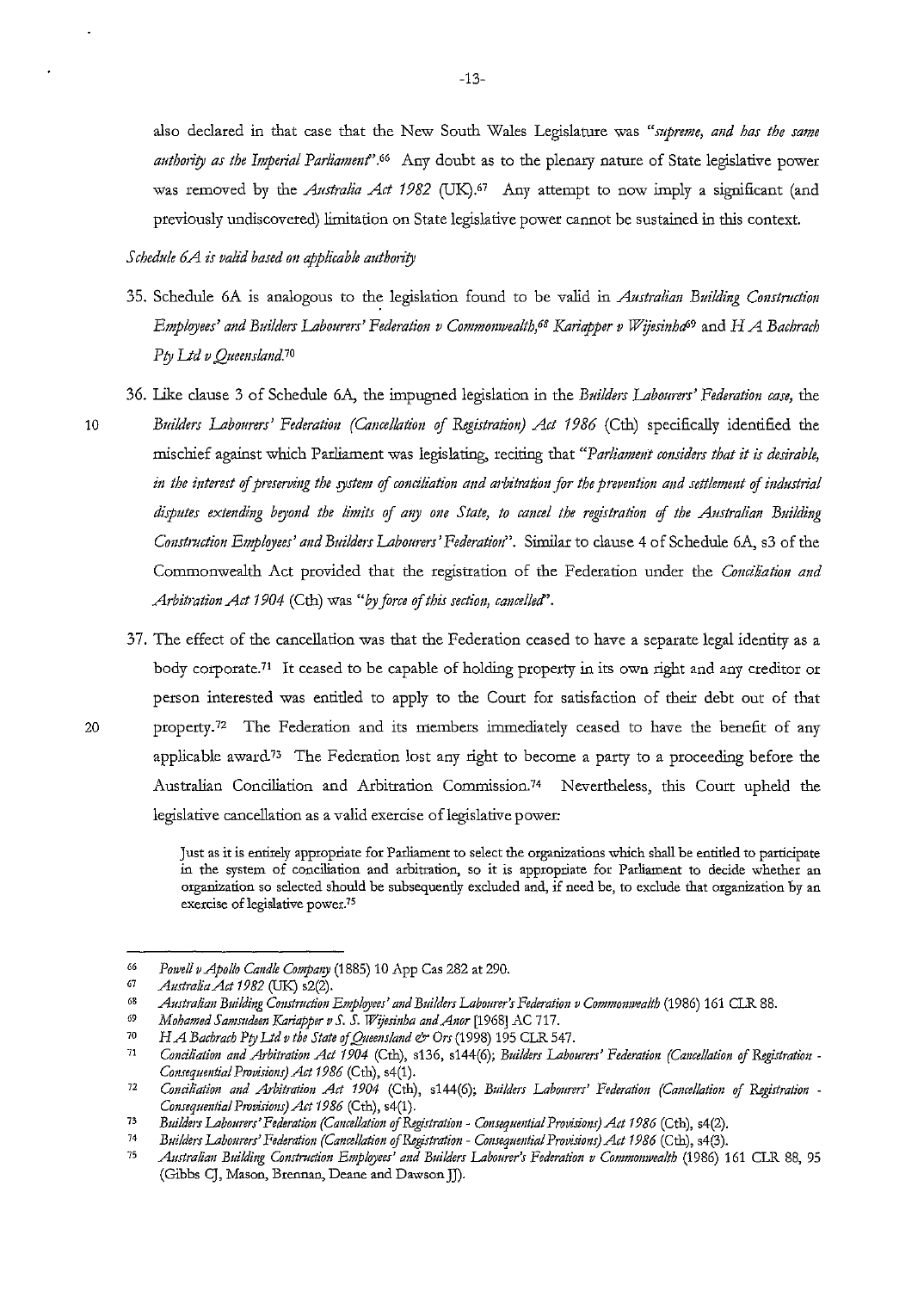38. Similarly, in *Kariapper,* the Privy Council upheld the validity of legislation which deemed the seat of a named member of the Parliament of Ceylon to be vacant; as well as disqualifying named individuals from participating in elections, or becoming Members of Parliament or public servants. The *Imposition of Civic Disabilities (Special Provisions) Act 1965* followed upon a commission of inquiry which found that allegations of bribery against certain persons had been proved, and evinced the express purpose of imposing "*civic disabilities on the said persons consequent on the findings of the said commission."* The legislation was not a bill of attainder or otherwise an exercise of judicial power:76

**Parliament did not make any finding of its own against the appellant or any other of the seven persons named in the schedule. The question of the guilt or innocence of the persons named in the schedule does not arise for the purpose of the** *Act* **and the Act has no bearing upon the determination of such a question should it ever arise in the circumstances. Secondly, the disabilities imposed by the Act are not, in all the circumstances, punishment. It is, of course, important that the disabilities are not linked with conduct for which they might**  be regarded as punishment, but more importantly the principal purpose which they serve is clearly enough not to punish but to keep public life clean for the public good.

39. Moreover, the fact that the Mining Act generally sets out limited administrative mechanisms for the cancellation of exploration licences, subject to judicial oversight, does not prevent the New South Wales Parliament from legislating to effect the cancellation of specific licences. The impugned legislation in *Bachrach* operated as an amendment to the *Local Government (Planning and Environment*) *Act 1990* (Qld) which had the effect of permitting a certain shopping centre development. This 20 Court affirmed the legislative power of the Queensland State Parliament to do so:77

> When a State legislature enacts legislation which sets up a general scheme of town planning and development **control it does not thereby surrender its power to deal differendy, by legislation, with particular areas of land where this, for a reason which commends itself to Parliament, is regarded as appropriate. \Vhether such a power should be exercised in relation to a given area becomes a political question.**

*Clause 5 of Schedule 6.A does not impermissibly direct a court* 

- 40. The Plaintiff in S119 of 2014 additionally points to clause 5(2) of Schedule 6A, which provides that as a result of certain applications associated with the relevant licences being rendered void, any associated application is *"not to be dealt 1vith* mry *fintber under this Act or the Planning Act".* The Plaintiff contends this to be an unlawful direction to the NSW courts as to the manner and exercise of their 30 jurisdiction.78 To the contrary:
- 

- i. Clause  $5(2)$  would not be read, consistently with Kirk, as denying the NSW Supreme Court of the jurisdiction to supervise any purported exercise (or failure to exercise) executive action with respect to any such associated application for jurisdictional error;
- u. On its proper construction, this provision distinguishes between the consequences of an associated application being declared void, and, for example, the consequences where an applicant for an authority dies or become bankrupt, where the application may *"continue to*

<sup>76</sup>  *Mohamed Samsudeen Kariapper v S. S. Wijesinha and Anor* [1968] AC 717, 736.

<sup>77</sup>  *H A Bachrach Pty Ltd v the State of Queensland*  $\circ$  *Ors (1998) 195 CLR 547, 559 [3] (Gleeson CJ, Gaudron,* Gummow, Kirby and Hayne JJ); see also *Roche v Kronheimer* (1921) 29 CLR 329, at 337, 340.

<sup>78</sup>  Plaintiffs submissions in 8119 of 2014, [50].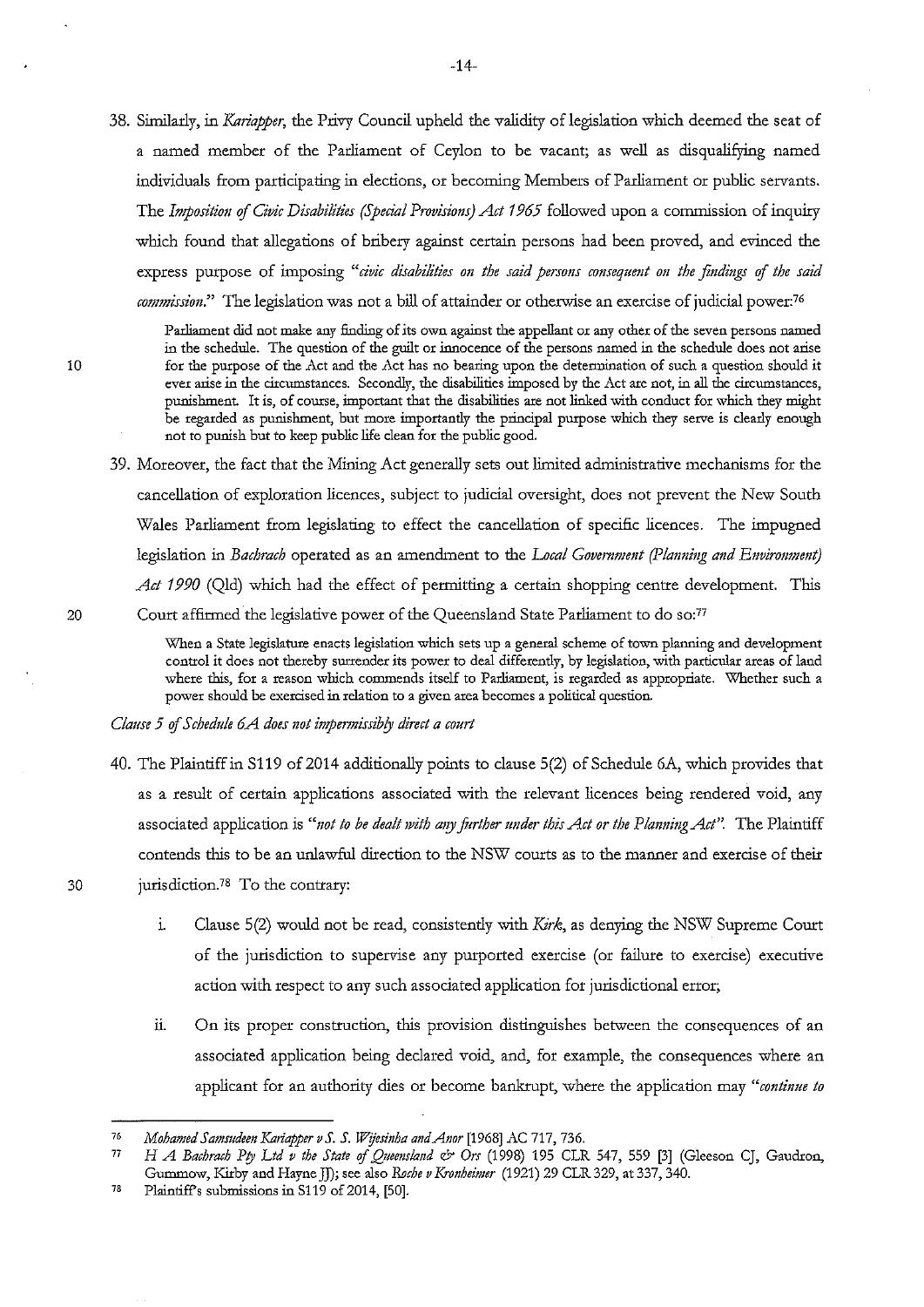iii. The provision merely states the natural consequence of the applications being void: that the applications are not valid applications, and that as a result the relevant decision-makers under the Mining Act and the Planning Act do not have jurisdiction to deal with them. The question whether an application the subject of judicial proceedings was an associated application would still be considered as a necessary aspect of the Court determining its own jurisdiction.

#### *Whether the Parliament of New South Wales may exercise judicial power*

- 41. If this Court accepts the submission that clauses 1 to 13 of Schedule 6A do not constitute an 10 exercise of judicial power, the foundation upon which proposition (i) is erected falls. Consistent with this Court's practice, proposition (i) should not then be entertained.<sup>80</sup>
	- 42. If this Court accepts proposition (ii), concluding that clauses 1 to 13 constitute an exercise of judicial power, South Australia contends that, nonetheless, the Parliament of New South Wales may **exercise such power.**
- 43. Stripped bare, the proposition advanced by the Plaintiffs is that any and all exercises of State judicial power must be amenable to review by a State Supreme Court and, ultimately, by this Court. 81 The rationale proffered is that absent such requirement an "island of power" insulated from such ultimate superintendence develops.82 Thus, the proposition advanced by the Plaintiffs attributes depth to the power conferred on this Court by s73 of the Commonwealth *Constitution*  20 (and thereby a conferral of jurisdiction on the Supreme Courts and courts of the States) by virtue of an asserted implication that this Court must ultimately superintend all exercises of State judicial power. The Plaintiffs' argument, with respect, bears the hallmarks of top-down reasoning,<sup>83</sup> inviting this Court to make what they consider a "small leap" from a theory not supported by the text or structure of the *Constitution.* 
	- 44. Section 73 is one aspect of the integrated judicial system in Australia<sup>84</sup> in which this Court has the ultimate superintendence over the judicial power of the States exercised by the Supreme Courts' jurisdiction, including their supervisory jurisdiction to enforce limits on the exercise of State

<sup>79</sup>  See Mining Act s134.

<sup>80</sup>  81 See eg *Plaintiff M76/2013 v Minister for Immigration* (2013) 88 ALJR 324, [148] (Crennan, Bell and Gageler JJ); *Hutchison 3G Australia P(y Ud v Ci(y* of *Mitcham* (2006) 80 ALJR 711, [110] (Gleeson CJ, Gummow, Kirby, Hayne and Heydon JJ).

Plaintiffs submissions in S119 of 2014, [29], [34].

<sup>82</sup>  Plaintiffs submissions in S119 of 2014, [32].

<sup>83</sup>  R A Posner, *Legal Reasoning from the Top Down and from the Bottom Up: The Question of Unenumerated Constitutional Rights* ((1992) 59 U Chi L R 434.

<sup>84</sup>  Re *Wakim; Ex parte MiNa!(y* (1999) 198 CLR 511 at 574, [110] (Gummow and Hayne JJ); see also *MZXOT v Minister for Immigration and Citizemhip* (2008) 233 CLR 601 at 622, [34] (Gleeson CJ, Gummow and Hayne JJ).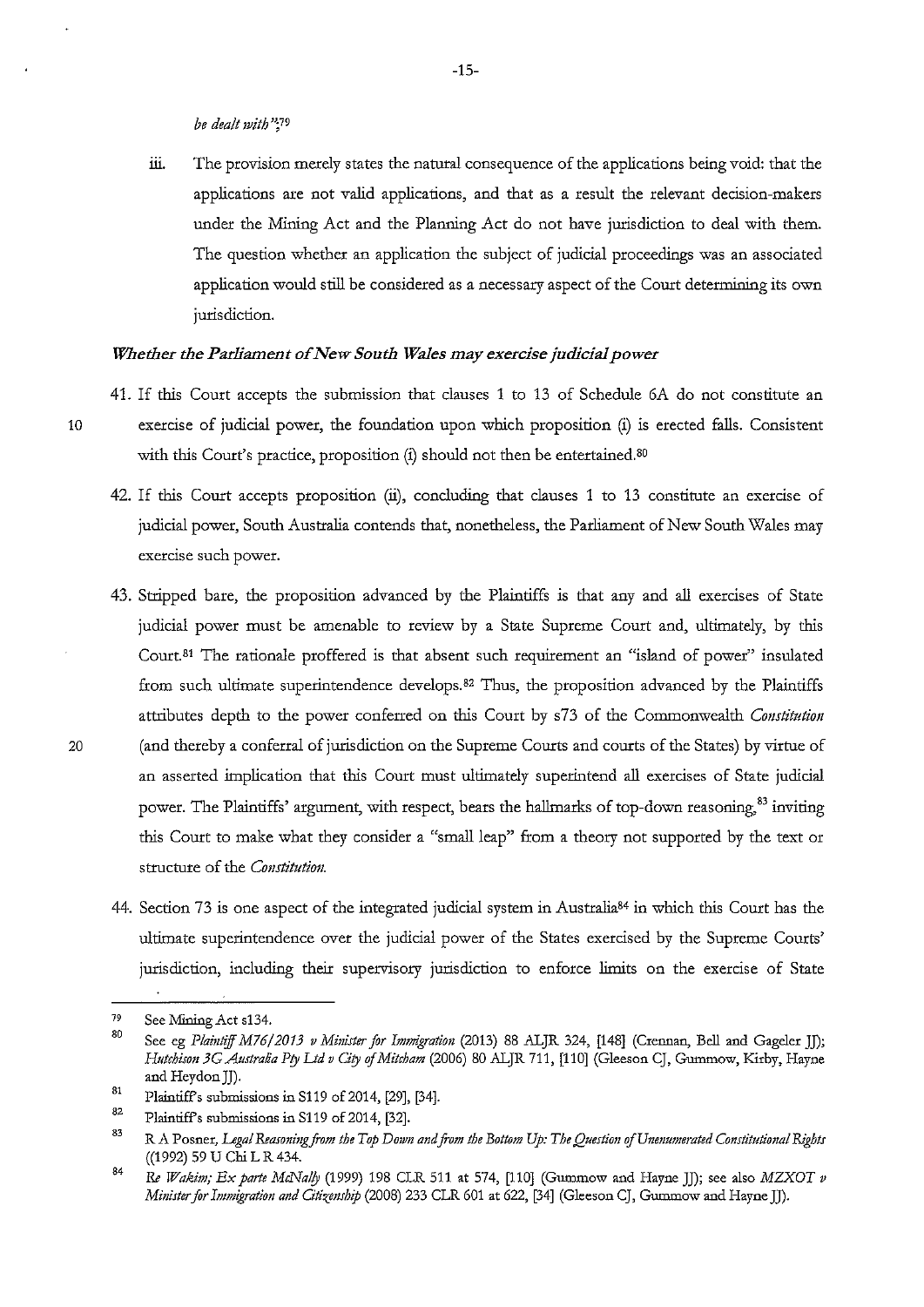executive and judicial power, and courts of States.<sup>85</sup> However, any limitation on the power of State Parliaments based on a negative implication to be drawn from s73 must be securely based.<sup>86</sup>

**The critical point to recognise is that** "any **implication must be securely based''. Demonstrating only that it would be reasonable to imply some constitutional freedom, when what is reasonable is judged against some**  unexpressed a priori assumption of what would be a desirable state of affairs, will not suffice. Always the **question must be: what is it in the text and structure of the** *COJrstittlfi011* **that founds the asserted implication?87**  *ifootnotei omitted)* 

- 45. "Ultimate superintendence" by this Court is merely a way of stating the consequence of the fact that State Supreme Court decisions are appealable to the High Court under s73 of the *Constitution.*  10 That is, ultimate superintendence is not a free standing principle that supports a constitutional implication as to the conferral of State judicial power.
	- 46. Whilst s73 entrenches the breadth of the capacity of this Court to superintend the exercise of state judicial power by the Supreme Courts and the courts of the States, s73 says nothing as to the depth ·of that capacity. Section 73 does not confer jurisdiction on the Supreme Courts or courts of the **states.ss**
- 47. In considering the depth of the jurisdiction of a State Supreme Court (and, thereby the depth of this Court's power in s73), the starting point must be to acknowledge that the doctrine of the separation of powers derived from the structure of the *Constitution*<sup>89</sup> has no equivalent foundation in the States. To this must be added the implication arising from s106 of the *Constitution* that, subject 20 to the *Constitution,* the constitutional arrangements for the distribution and exercise of power in the States is a matter for the States. Accordingly the doctrine of the separation of powers does not apply in the States.<sup>90</sup> Thus, returning to s73, it provides for the ultimate superintendence of the

<sup>85</sup>  *Kirk v Industrial Court (NSW)* (2010) 239 CLR 531 at 580-1, [98] (French CJ, Gummow, Hayne, Crennan, Kiefel and Bell JJ).

<sup>86</sup>  *Australian Capital Television Pry Ltd v The Commonwealth* (1992) 177 CLR 106 at 134 (Mason CJ); *APLA Ltd v Legal Services Commission (NSW)* (2005) 224 CLR 322 at 453-4 (Hayne J).

<sup>87</sup>  *APLA Ltd vLegal Services Commissi011 (NSWJ* (2005) 224 CLR 322 at 453- 4 (Hayne J).

<sup>88</sup>  The drafting history of s73 indicates that the framers did not intend to confer any jurisdiction on the Supreme **Court. At federation, not all the States had enacted statutes creating rights of appeal to their respective Supreme**  Courts from all State criminal proceedings. At the 1898 session in Melbourne, Mr Isaacs, Mr O'Connor and Dr Quick specifically discussed s73 on the basis that it would not result in an appeal lying to the High Court from all State criminal proceedings unless an appeal were provided by the State of the Supreme Court. Although Mr **O'Connor lamented that this mean an appeal would not necessarily lie in all criminal proceedings, no amendment**  to the clause was proposed; *Official Record of the Debates of the Australasian Federal Convention. Third Session. Melbourne* (1898) at 1889-1891. It may be assumed that the framers would have expressly conferred jurisdiction on the **Supreme Courts if they had intended to change the settled common law position, much in the same way as the**  words in the first paragraph of s73 conferring appellate jurisdiction upon the High Court are unequivocal.

<sup>89</sup>  *The Queen v Kirby; Ex Parte the Boilermakers Society of Australia* (1956) 94 CLR 254 at 270 (Dixon CJ, McTiernan, Fullagar and Kitto JJ). .

<sup>90</sup>  *Kirk v Industrial Comt (NSW)* (2010) 239 CLR 531, [69] (French CJ, Gummow, Hayne, Crennan, Kiefel and Bell *]]); P11blic Service Associatio11 and Professional Officers' Association Au1algamated of NSW v Dimtor of PubEc Employmmt*  (2012) 293 ALR 450, [57] (Hayne, Crennan, Kiefel and Bell *JJ)Building Construction Employees and Builders' Labourers* Federation of New South Wales v Minister for Industrial Relations (1986) 7 NSWLR 372; *Assistant Commissioner Condon v Pompano Pry Ltd* (2013) 87 ALJR 458, 466-7 [22] (French CJ), and authorities referred to therein.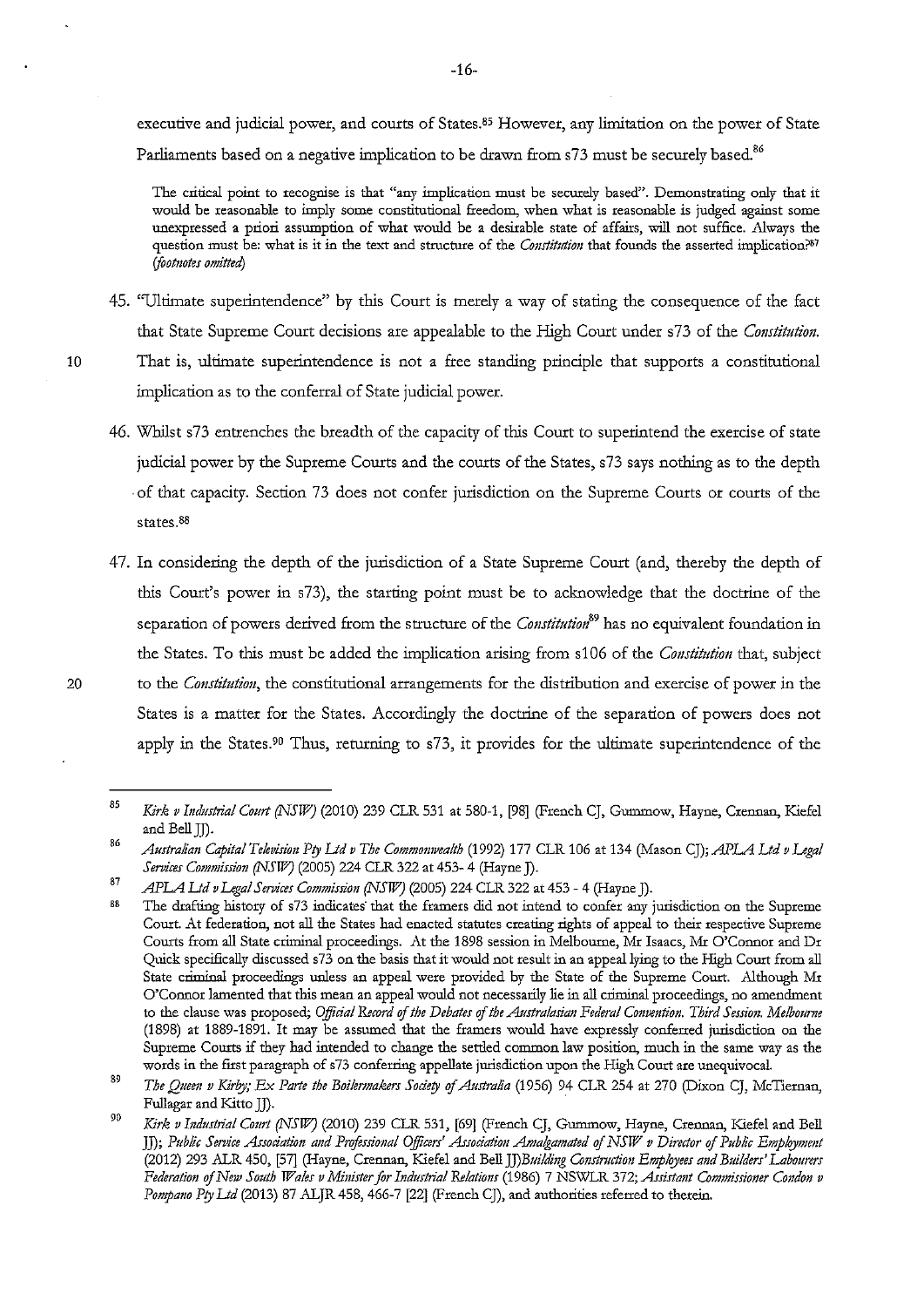exercise of judicial power by the Supreme Courts and courts of the States, but not the exercise of all State judicial power.

- 48. The proffered rationale does not assist the Plaintiffs in deriving an implication from s73 as to the depth of the jurisdiction conferred. That rationale, observed in *Kirk,* was linked to the supervisory jurisdiction of the Supreme Courts.<sup>91</sup> In *Kirk* the depth of the capacity of this Court to superintend the supervisory jurisdiction of the Supreme Court turned upon the defining characteristics of the Supreme Court and not upon any implied conferral of jurisdiction derived from  $s73$  itself.<sup>92</sup> Thus, whether or not an "island of power" may emerge depends upon the depth of the jurisdiction of a State Supreme Court including the entrenched supervisory jurisdiction.
- 10 49. It was not the case as at Federation that all exercises of judicial power were necessatily subject to the supervisory jurisdiction of a State Supreme Court. For example:
	- 1. the power possessed by a State Parliament to adjudicate and punish for contempt of the Parliament;93
	- ii. the power possessed by a State Parliament to investigate and punish for breach of its privileges;94
	- iii. the power possessed by a State Parliament to enact legislation providing for the divorce between two subjects;95

<sup>91</sup>  Kirk v Industrial Court (NSW) (2010) 239 CLR 531, <sup>[98]</sup> (French CJ, Gummow, Hayne, Crennan, Kiefel and Bell JJ).

<sup>92</sup>  *Kirk v Industrial Court (NSW]* (2010) 239 CLR 531, [99] (French CJ, Gummow, Hayne, Crennan, Kiefel and Bell JJ).

<sup>93</sup>  *Speaker* of *the Legislative Assembly* of *Vict01ia v Glass* (1871) LR 3 PC App 560; *The Quem v Richards; Ex parte Fit'{/Jattick and Br01vue* (1955) 92 CR 157; *The Queen v Richards; Ex parte Fit'{/Jattick and Browne* (1955) 92 CR 171. The **power to fine for contempt, although not used by the House of Commons since 1666, has in recent years been reasserted by the UK Pru:liament, as well as Parliaments having the powers of the House of Commons such as the New Zealand House of Representatives, on the basis that no doctrine of desuetude prevails with respect to the**  powers of Parliament: Joint Committee on Parliamentary Privilege, *Parliammtary Ptivilege, Report* of *Session 2013-14*  HL Paper 30 HC 100, 23 (2013). As to the power to punish for contempt possessed by the New South Wales Parliament, however, see *Armstrong v Budd* (1969) 71 SR (NSW) 386. In that case, it was suggested that the plenary power to make laws granted by s5 of the *Constitution* Act *1902* (NSW) would allow the New South Wales **Parliament to expressly vest itself with the powers, privileges and immunities of the House of Commons: at 491**  (Wallace P).

<sup>94</sup>  **A cow:t has jurisdiction to determine whether a privilege exists, but not whether the occasion or manner of its**  exercise is lawful or appropriate; *The Queen v Richards; Ex parte Fitzpatrick and Browne* (1955) 92 CR 157 at 162, 166 (The Court); *Egan v Willis* (1998) 195 CLR 424 at 446, [27] (Gaudron, Gummow and Hayne JJ), 460, [66] (McHugh J). In enforcing its privileges the House of Commons has been recognised as exercising judicial power; *Burdett vAbbott* (1811) 14 East 1 at 149, 159; 104 ER 501 at 558, 561; *Case* of *the* Sh~iff of *Middlesex* (1840) 11 Ad & E 273 at 289, 295; 113 ER 419 at 425, 427. Likewise, the power to adjudicate upon disputed elections and the qualifications of members and senators (conferred upon the respective houses of the Commonwealth Parliament **by s47 of the** *Commomvealth Constitutio11,* **and exercised by the Parliament of New South Wales until the**  Parliamentary Electorates and Elections (Amendment) Act 1928 (NSW)) by application of the "common law of Parliament" seems to be at least "theoretically" or "scientifically" judicial: *Sue v Hill* (1999) 199 CLR 462, [35]-[36] (Gleeson CJ, Gummow and Hayne JJ), citing *The Queen v Richards; Ex parte Fitzpatrick and Browne* (1955) 92 CLR 157 at 167.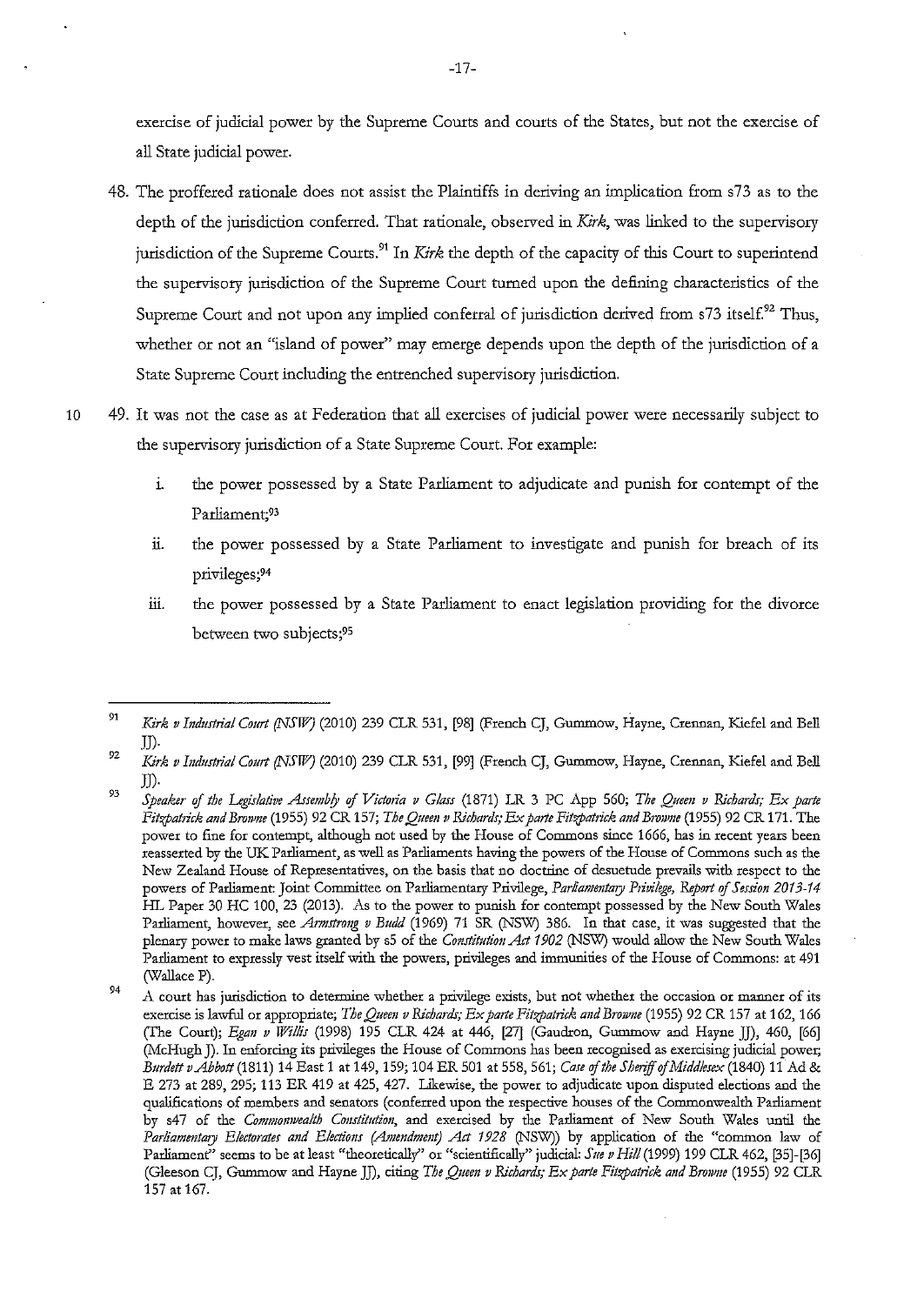- iv. the power possessed by a State Parliament to enact legislation providing for the sale, management or restoration of an individual's property;96 and
- *v.* the power possessed by a State Padiament to enact Bills of Attainder and Bills of Pains and Penalties.97
- 50. Once it is accepted that there are, and always have been, exceptions to the supervisory jurisdiction of the Supreme Courts, the "islands of power" justification for limiting the power of a State Parliament evaporates. The jurisdiction of the State Supreme Courts, including the entrenched supervisory jurisdiction, never extended to this depth, and s73, therefore, does not correspondingly require the recogoition or protection of such supervisory jurisdiction.
- 10 51. Here something should be said of the express reference in s73 to the jurisdiction conferred by it being subject to "such exceptions and subject to such regulations as the Parliament prescribes". The ability to except judgments, decrees, orders and sentences of the courts identified from the jurisdiction conferred necessarily contemplates the possibility of "islands of power" arising. It is accepted that such power could not be used to "eat up or destroy" the general regime but it is not necessary to "eat up or destroy" the regime for an island of power to emerge.<sup>98</sup>
	- 52. To suggest that a limitation on the power of the New South Wales Parliament ought now be implied from s73 of the *Constitution* would, in addition, be contrary to s107 of the *Constitution*.

<sup>95</sup>  Writing after Federation, J W Gordon in *The appellate jurisdiction of the House of Lords and of the Full Parliament* (1905) **refers to ongoing instances of legislative divorce being provided for by the House of Commons. He instances a**  case in 1827 in which Parliament "confessedly acting in a judicial capacity to give relief upon general principles of equity to a plaintiff who could have no adequate remedy by the law of the land" by investigating and annulling a fraudulent and **enforced marriage: at 5. The New South Wales colonial courts were not afforded a matrimonial jurisdiction to hear divorce proceedings in the early days of the colony. The New South Wales legislature sought and received advice from the judiciary affirming their power to pass private Acts providing for divorce: J M Bennett,** *l'The*  Establishment of Divorce Laws in New South Wales", (1964) Sydney Law Review 241, 242; See also *Building Construction Employees and Builders' Labourers Federation of New South Wales v Minister for Industrial Relations* (1986) 7 NSWLR 372, 381 (Street CJ).

<sup>96</sup>  See for example *Armstrong's Settlement Act 1886* (NSW), in which Mrs Armstrong applied to Parliament for the **appointment of new trustees over her marriage settlement and the grant of powers of investment to the new trustees. Parliament recited in detail the factual circumstances, and noted that the existing trustees had been informed of Mrs Armstrong's intention to apply to Parliament to pass the Act and had made no objection thereto. The passage of private Acts vesting trustees with powers for the sale, lease or other management of the**  property comprising a deceased estate was commonplace in New South Wales: see for example *Whitney Estate Act 1902* (NSW); *Mrs Paytm's Estate Leasil(g Act* (1886). In relation to restoration, JW Gordon in *The appellate jurisdiction of the House of Lords and of the Full Parliament* (1905) at 3 instances an example of the restoration of property wrongfully withheld by a trustee.

<sup>97</sup>  **While the Australian colonies do not appear to have passed bills of attainder or pains and penalties, this appears to have been for want of need rather than power. Such a power was not denied to the colonial legislatures. In**  1838, the Legislative Council and Assembly of the Province of Upper Canada passed an "Act to provide for the more *speet!J attai11der* **of** *perso11s indicted for High Treason, who have fled from this Province, or remai11 co11cea/ed therein, to escape from*  Justice"; See also *Kable v Director of Public Prosecutions (NSW)* (1996) 189 CLR 51, 121 (McHugh J); *Building Construction Employees and Builders' Labourers Federation of New South Wales v Minister for Industrial Relations* (1986) 7 NSWLR 372, 380 (Street CJ).

<sup>98</sup>  *Sue v Hill* (1999) 199 CLR 462 at [41] (Gleeson CJ, Gummow and Hayne JJ); Re McJannet; Ex Parte Minister for *Employmmt Training and Industrial Relatio11s* (1995) 184 CLR 620 at 651 (Toohey, McHugh and Gummow JJ); *Carson v John Faiifax* & *Sons Ltd* (1991) 173 CLR 194 at 216-217 (The Court); *Cockle v Isaksm* (1957) 99 CLR 155.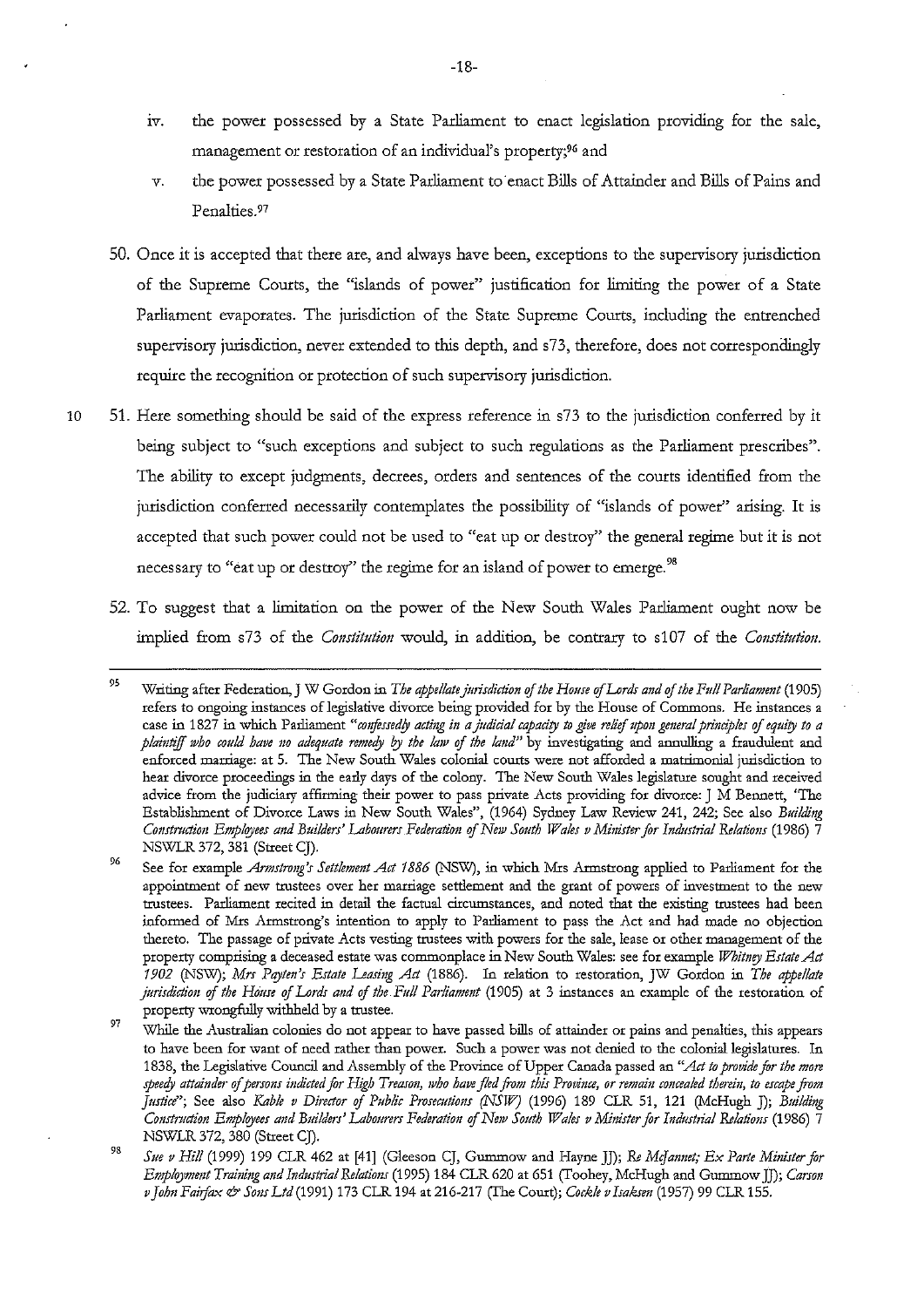Section 107 expressly continued as at the establishment of the Commonwealth *"every power"* of the Parliaments of the Colonies-come-States unless such power was exclusively vested in the Commonwealth by the *Constitutimt* or was withdrawn from the Parliament of the State.

- 53. Further, this is not an instance of denotation or meaning of a term changing with time. 99 The suggestion floated that a power not used for many years is a power lost should be rejected. That continued by force of s 107 cannot be lost because it has not been exercised or by reason of the development of the common law.<sup>100</sup> The legislative power of a State Parliament is to be determined by reference to the State's Constitution as at Federation, the overriding effect of the *Constitution,*  modifications made to the State Constitution by the Imperial Parliament or the State Parliament 10 itself and the *Australia Act 1986* (Cth).101 Further, ss 107, 108 and 109 state the result of the distribution of legislative powers, exclusive and concurrent, between the Commonwealth and the States. With the withdrawal of the Imperial Parliament from the Australian legislative field, there is no gap in such distribution.<sup>102</sup>
- 54. Neither the allocation of power effected by the *Constitution* nor s73 require that *all* exercises of the judicial power of a State must be subject to review by a State Supreme Court Any abuse of power by a parliament can be superintended by another assumption on which the *Constitution* is erected: responsible government. To suggest that a State Parliament, in exercising powers which are judicial in nature, is an "*island of power immune from supervision and restraint*" ignores the directly representative nature of the members of such bodies. Members of Parliament, being subject to scrutiny within 20 Parliament itself, and ultimately at the hands of the electorate, are subject to the most direct and powerful form of supervision and restraint contemplated by the democratic system of government enshrined within the *Constitution.* The status of a parliament is therefore relevantly different to that of members of the judiciary and the executive, and judicial supervision of their exercise of judicial power cannot be similarly justified.

<sup>99</sup>  Contrast *Attomey.Cmeral (Cth); Ex ref McKinlay v Commomvea!th* (1975) 135 CLR 1 at 36 (McTiernan and Jacobs JJ); *Sue v Hi/1(1999)* 199 CLR462; *Roach v Electoral Commissiomr* (2007) 233 CLR 162.

<sup>100</sup>  *La1!ge vAustra!imt Broadcasti1g Corporation* (1997) 178 CLR 520, 566; *I.ipohar v The Quem* (1999) 200 CLR *485,* 509- 510; John Pfeiffer Pty Ltd v Rogerson (2000) 203 CLR 503, 527-528.

<sup>101</sup>  *McGinty v WestemAustralia* (1996) 186 CLR 140 at 172-3 (Brennan CJ).

<sup>102</sup>*Australia Act 1986* (Cth) s 2(2).